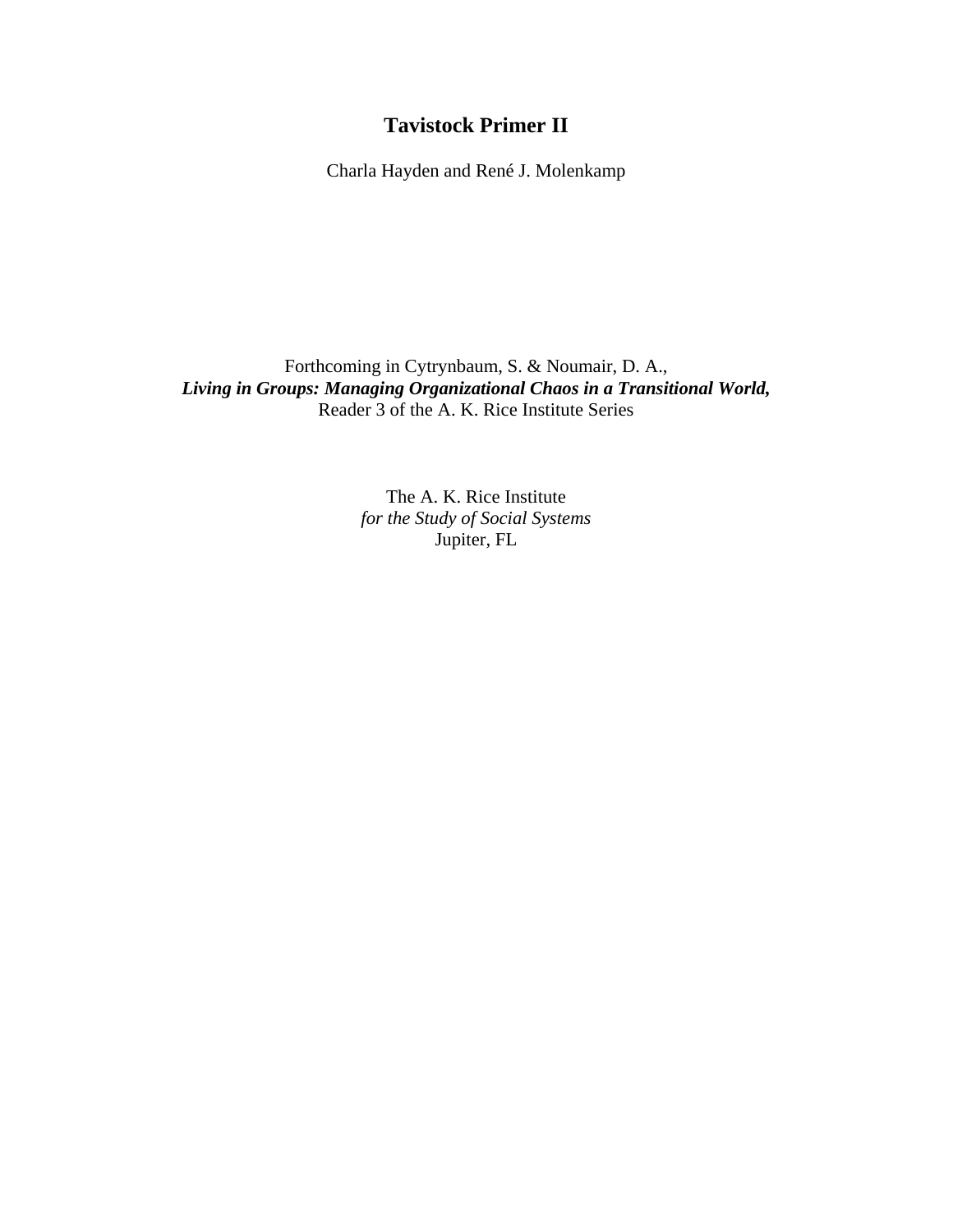**Tavistock Primer II** Charla Hayden and René J. Molenkamp

Forthcoming in *Living in Groups: Managing Organizational Chaos in a Transitional World*  Reader 3 of the A. K. Rice Institute Series S. Cytrynbaum and D. A. Noumair, Editors

Copyright 2002 by The A. K. Rice Institute for the Study of Social Systems

All rights reserved. Not for duplication, quotation, or publication without requesting copyright permission from:

> The A. K. Rice Institute *for the Study of Social Systems* The National Office P. O. Box 1776 Jupiter, FL 33468-1776

Library of Congress Catalogue Card Number\_\_\_\_\_\_\_\_\_\_\_\_\_\_\_\_\_\_\_\_\_\_

International Standard Book Number ISBN (Soft Bound) \_\_\_\_\_\_\_\_\_\_\_\_\_\_\_\_\_

Published by: The A. K. Rice Institute *for the Study of Social Systems*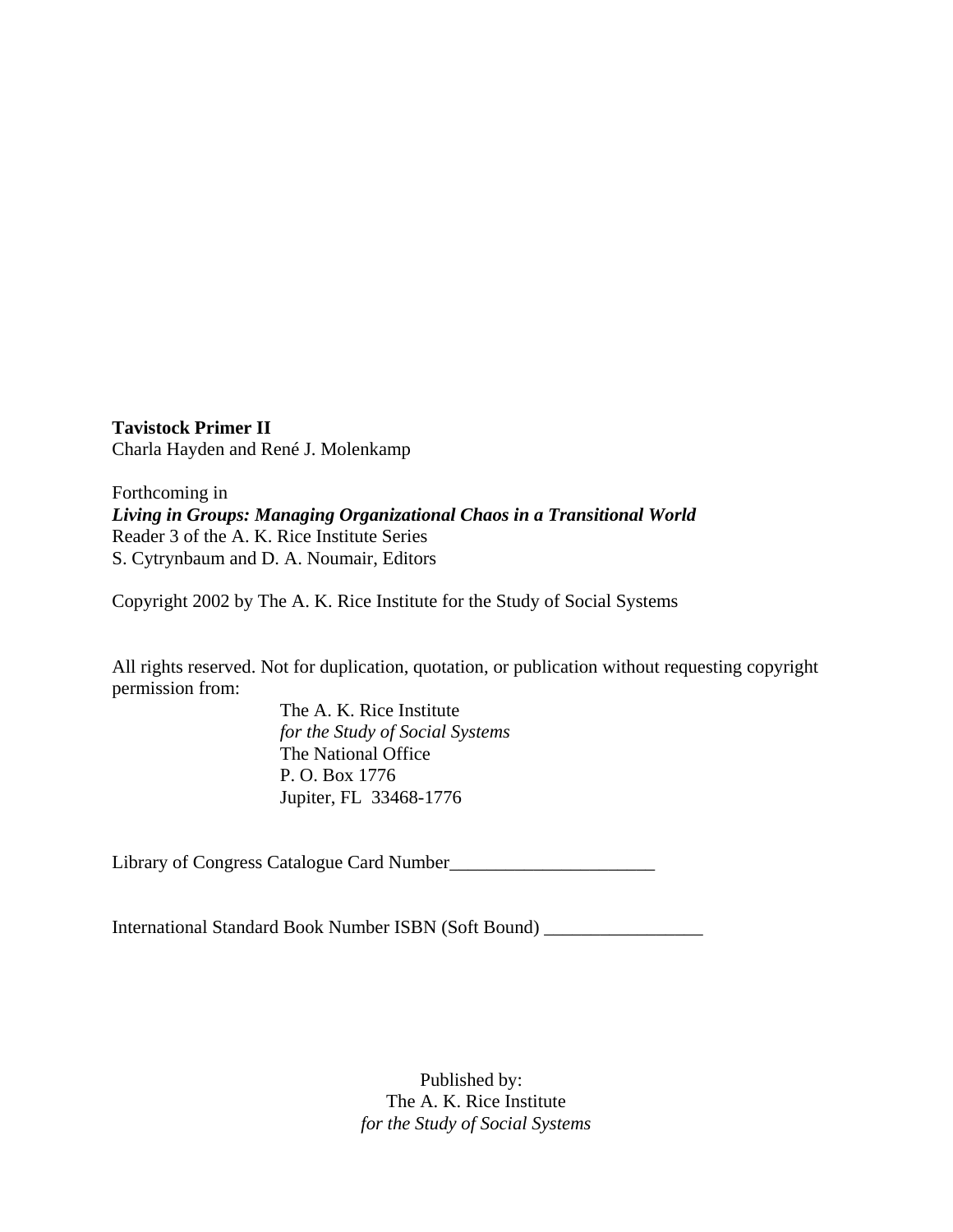P.O. Box 1776 Jupiter, FL 33468-1776 **USA** 

#### **PREFACE**

Since 1977, when it was first published as an article in the University Associates' *Annual Handbook for Group Facilitator's,* "A Tavistock Primer" has been used in graduate programs in organizational, clinical, and counseling psychology, organization behavior and organization development, social work, psychiatry residency programs, and training programs for group facilitators, human relations internship programs, and by organizations sponsoring group relations conferences as a lay person's guide to what conferences based on the "Tavistock" model are all about. During the nearly quarter century since it was written, the theoretical underpinnings of the educational model have been more thoroughly explored, and the design and structure of conferences have developed in several dimensions as sponsoring organizations and conference directors seek to maintain the relevance of the learning model in the midst of dramatic cultural and institutional changes. It is our desire to continue in the tradition of the first version of this article by making it accessible to people beyond of the realm of practicing group relations consultants but to honor the considerable advancements in theory and practice achieved by those within the tradition. One of the authors (Hayden) would like to acknowledge her gratitude to Tony Banet, a former staff member of University Associates, for the original invitation to create such a piece. That invitation represented an early, and very helpful, invitation to get clear about what this work is all about. Another point of gratitude is to coauthor René Molenkamp who persisted in making this new version, Tavistock Primer II, a reality.

The entire article has been rewritten, but there are some segments that contain entirely new or significantly reinterpreted material that has emerged from group relations practice in the last quarter century. To provide a quick reference to new material for those familiar with the earlier Primer, the new sections include the following:

| $\sim$ distinction between work task and survival task | p. 6  |
|--------------------------------------------------------|-------|
| $\sim$ a newly hypothesized basic assumption           | p. 9  |
| $\sim$ theme conferences                               | p. 13 |
| $\sim$ social dreaming conferences                     | p. 13 |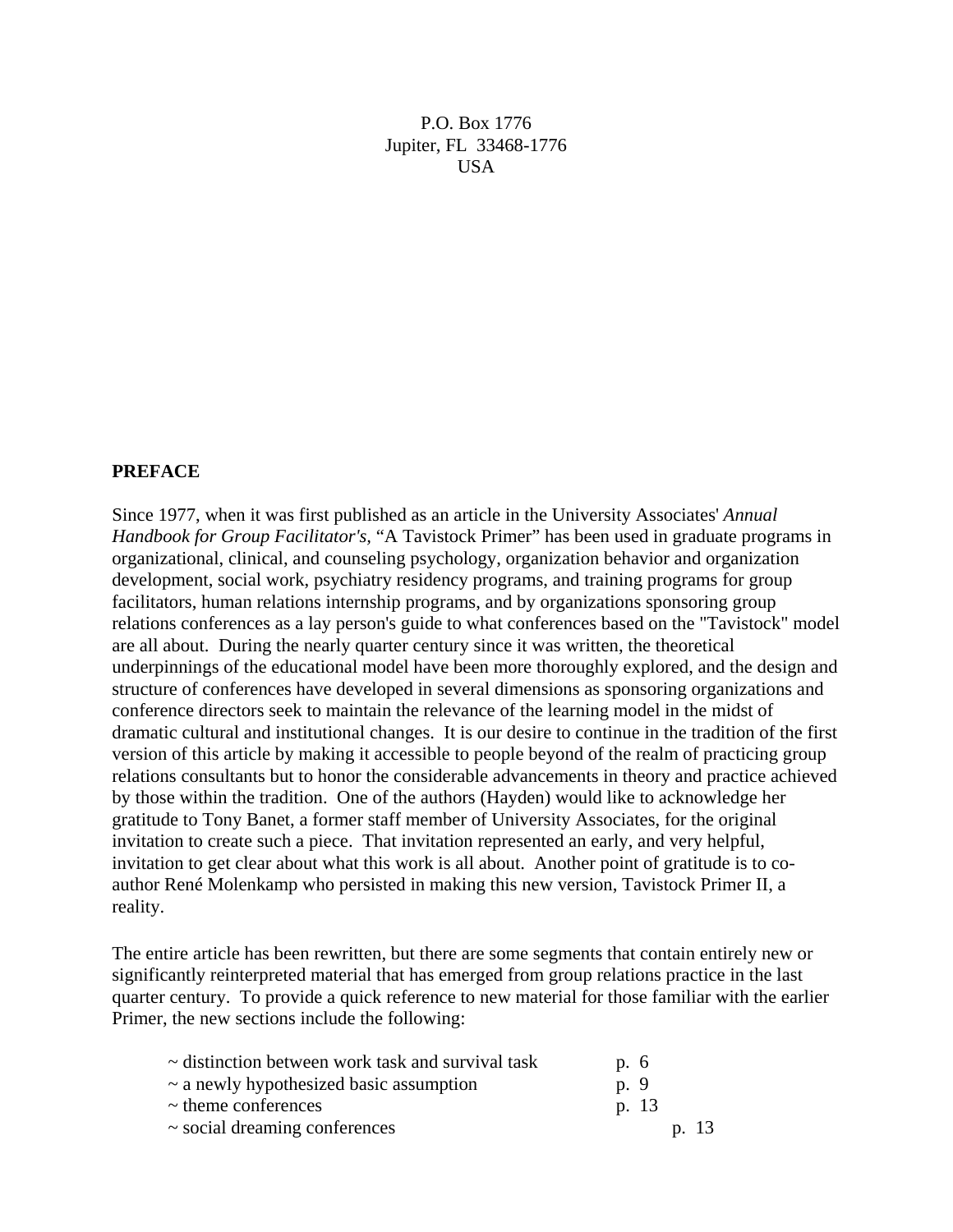| $\sim$ system specific conferences          | p. 13-14 |
|---------------------------------------------|----------|
| $\sim$ the praxis event                     | p. 16    |
| $\sim$ the learning track application group | p. 16    |
| $\sim$ the formulation BART                 | p. 19-22 |
| $\sim$ conference evaluation processes      | p. 23-24 |

Like any surviving educational institution, the A. K. Rice Institute (including its regional Affiliate Centers) has been moved to change by interaction with its external environment as well as by the increased skill and understanding developing among its practitioners. Since one of its primary activities is stewardship of a learning model that aims to reflect the world around it, the Institute has attempted to stay relevant to contemporary organizational life through experimenting with the structure and focus of its conferences. Maintaining relevance is no small challenge as a global community has emerged, especially through the aegis of automated systems of communication and commerce. There have been huge changes in the nature of leadership required in this period of rapid transition, as well as assumptions about the appropriate exercise of authority in every field of work and organizational role. Practitioners within the Tavistock framework for studying organizational experience have been pressed to reexamine their goals and methodologies while preserving what is worthwhile in their tradition. This chapter is an attempt to convey something about that dynamic process for the reader who wants to know how and where the approach originated and how it is developing.

### **INTRODUCTION**

Although groups provide the customary setting for human relations training, groups as groups are not generally the main focus of training approaches. Many facilitators and trainers seem to regard groups as aggregates of individuals who cluster together to learn about intrapersonal dynamics or interpersonal relations. Group relations - the dynamics of the group as a holistic system - are often viewed only as background, the mere context for the more important examination of personal growth and interpersonal interactions.

This focus on the individual rather than the group derives primarily from a prevalent cultural norm in the United States that the individual is the primary unit of interest in society. Groups and organizations are often seen as inherently oppressive and constrictive. Families, and other early, influential organizational systems, convey social constructions that require conformity and the painful constriction of self-expression to the unprotected child's psyche. In response to those messages from the culture, the human potential movement spawned in the late 60's and early 70's formed some central tenets toward which personal development was supposed to be directed: that we as individuals are responsible for our own behavior, that we control our own destiny, that we can make things happen for ourselves. In their eagerness to liberate individuals from the pressures toward conformity imposed by family, community, and institutions, many human development specialists, whether educators or therapists, tended to ignore or minimize the potential influence of group dynamics on the individual's experience and capacity to act. The idea that "empowering" oneself from within was the key to lifetime fulfillment was partly able to prevail as a self-development technology because it posited an optimistic outcome to problems of human existence and social intercourse based on the perfectibility of each individual. It has survived and flourished because it largely avoids addressing the painful, the hidden, and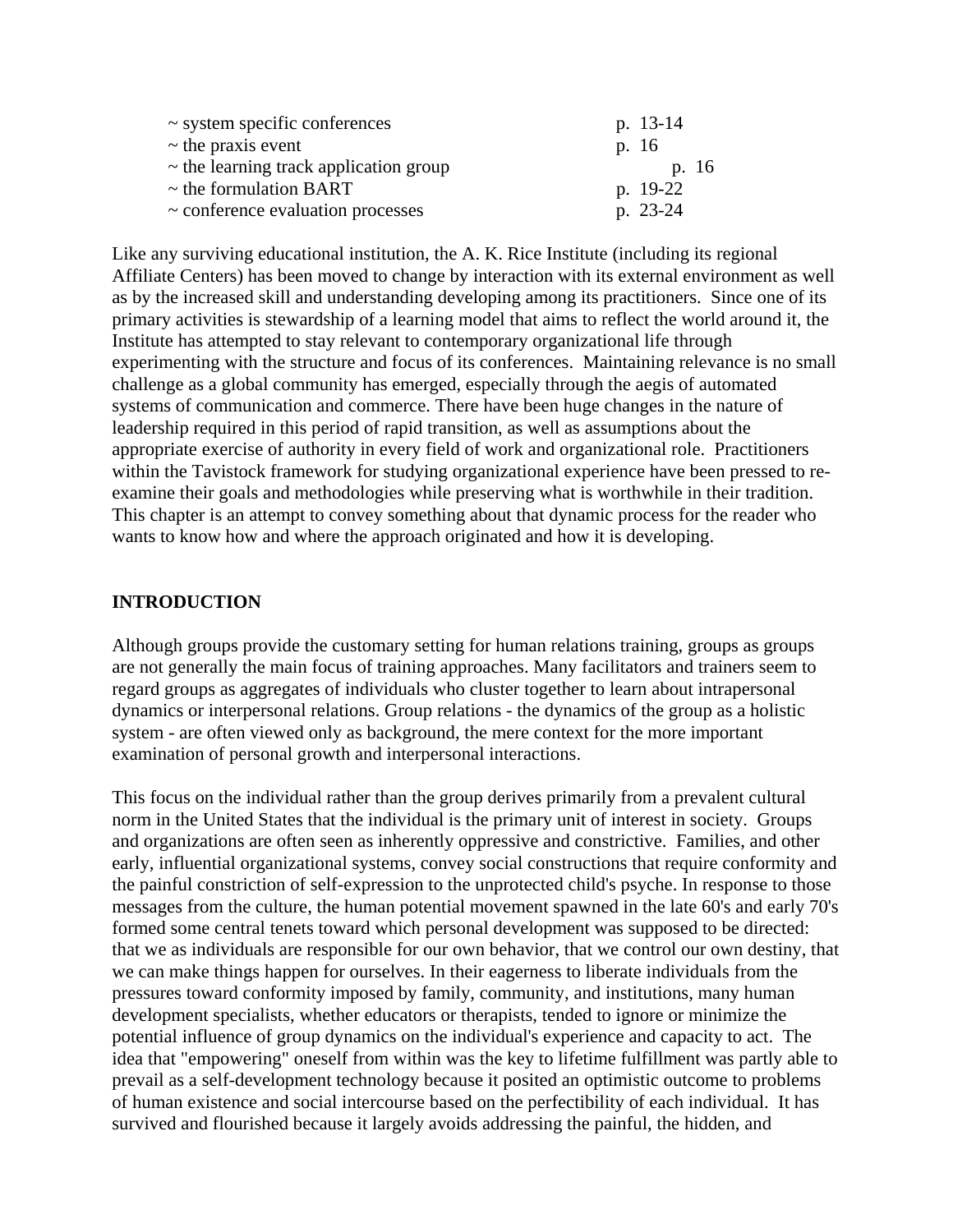sometimes sinister, irrational processes that affect individuals in group life. The question of why we as individuals often act differently as members of groups than we would were we acting solely on behalf of ourselves (as if this were possible!) receives little attention. When it does, it is typically hypothesized as the effect of an individual "losing perspective" or "lacking in selfesteem".

The hallmark of Tavistock, or group relations, conference work is the attempt to more fully see things as they **are** in organizational life. Conferences are not designed to root out the causes of organizational distress and create "better" or more humane systems, but rather to investigate these causes so that when participants return to their "back home" organizations they can see them more clearly. The model presumes that once one's field of vision has been enlarged, more choices can become available for individual actions. That this approach has not taken hold in all schools of business, government, law, medicine, education and the arts, etc., can be understood. This framework for learning sometimes shakes the foundation of more cheerful assumptions about human perfectibility.

While Gestalt, encounter, and other approaches emphasize individual uniqueness and often focus on the dyad as a central linking function linking us to one another, the approach known as "Tavistock" concentrates on the individual only insofar as s/he is manifesting something on behalf of the whole group. This method, named after the renowned British human relations training center where it originated, regards the group as a holistic entity that in some ways is greater than the sum of its parts. The lens of Tavistock theory focuses not on the distinctions between individuals but rather brings into bold relief their commonality of task, function, and motivation; as a consequence, group-level phenomena that are usually invisible become clearer and more distinct. Despite its extraordinary power and theoretical richness, the Tavistock method is not well known or understood in the field of human relations training, probably for the reasons delineated above, and definitely because of uncertainty on behalf of many of its proponents about how to demonstrate its utility in ongoing social systems.

#### **HISTORY AND ORIGINS**

The Tavistock method began with the work of the British psychoanalyst Wilfred R. Bion. In the late 1940s, Bion conducted a series of small study groups at the Centre for Applied Social Research in London's Tavistock Institute of Human Relations. Bion's previous experience with military leadership training and the rehabilitation of psychiatric patients convinced him of the importance of considering not only the individual in treatment, but also the group of which the individual is a member. Schooled in the psychoanalytic tradition of Melanie Klein, Bion employed her innovative method of direct, confrontive intervention while working with the study groups, and reported his experiences in the late 1950's in a series of articles for the journal Human Relations. Later published in book form as "Experiences in Groups" (1961), this seminal work stimulated further experimentation at Tavistock and other locations with Bion's novel approach of "taking" a group and viewing it as a collective entity. Bion's personal style, of not engaging in typical social niceties and often looking at the floor or at a focal point beyond group members, became a consulting stance which continues to influence those doing group relations conference consultation.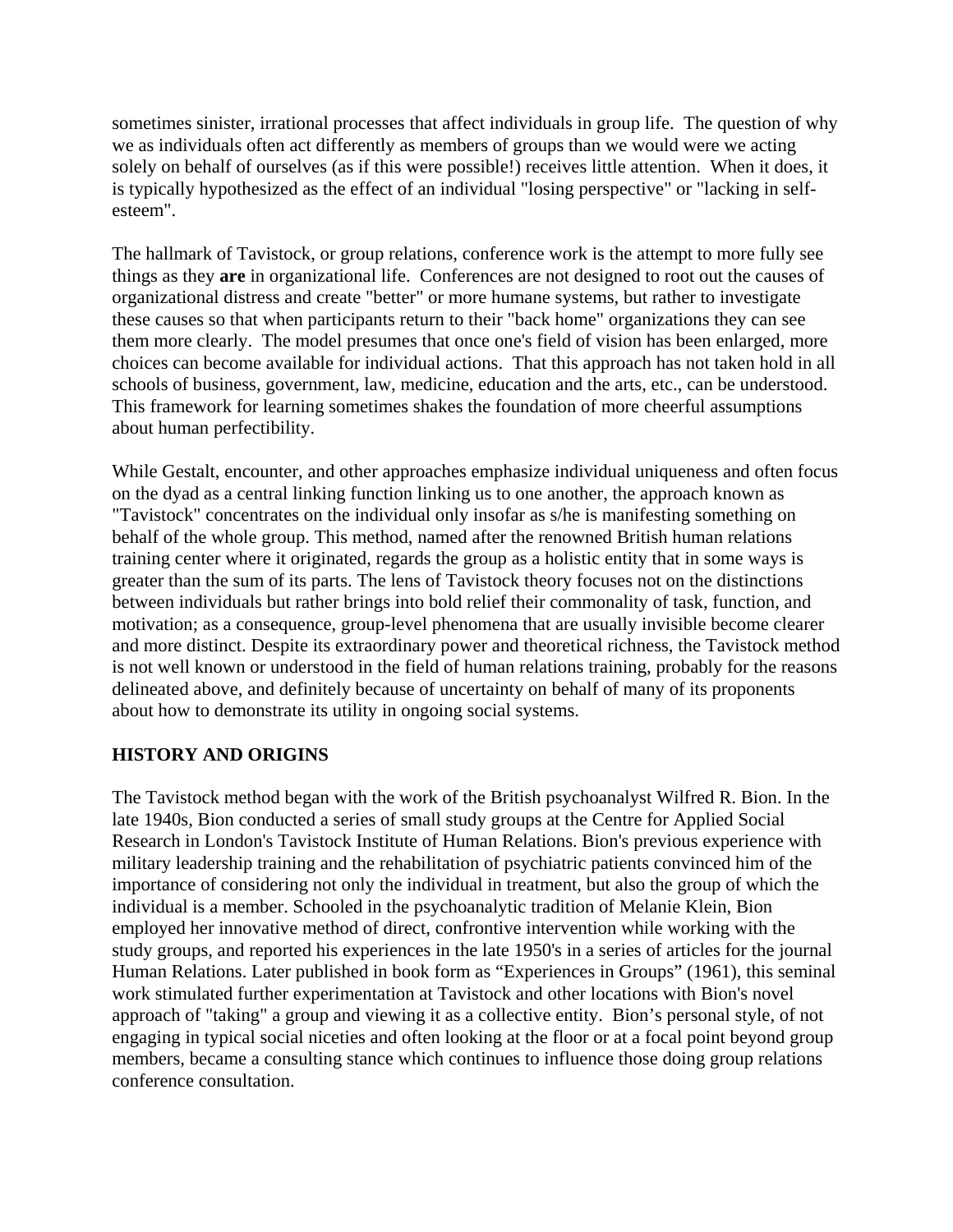Gradually, the approach evolved into a method. In 1957, the Tavistock Institute and the University of Leicester co-sponsored the first group relations conference, a two-week experiential learning event that focused on the roles that participants assumed in work groups. Buttressed by Bion's theory, the conference design also showed the influence of Kurt Lewin and the experimental ideas of the National Training Laboratories in the United States. This first conference led to others.

The conference design began to evolve to include the study of more complex group phenomena. A. Kenneth Rice, then Chairman of Tavistock's Centre for Applied Social Research and a member of one of Bion's early study groups in 1947-48, led a fundamental change in the conception of the conference events by adding first a large study group and what was then called an intergroup event to the conference model. Rice, a sociotechnical systems analyst, also began to focus conference work toward application of participants' learning in the outside world. Under his leadership conference design emphasis shifted from the roles individuals assumed in small work groups to the dynamics of leadership and authority relations in groups and larger systems. In his "Learning for Leadership" (1965), Rice stated that the primary task of a group relations conference is to provide participants with opportunities to learn about leadership. Some time after that, the primary objective was redefined as the study of authority and the problems encountered in its exercise. More recently, conference themes have proliferated to include many special foci such as gender and race as they affect the exercise of authority, and a plethora of other related topics; for example, "Aligning Passion and Task." An emphasis throughout the development of conference design has been the study of authority, what it is and how it is either vested or withheld from oneself by oneself or by others. Rice also emphasized the learning that could emerge from studying the conference itself as an institution that transacted with its environment. Rice's views, which echoed Bion's earlier, touchstone hypothesis that individuals cannot be understood - or indeed, changed, outside the context of the groups in which they live, shaped the contours of the group relations conference as a learning context. The conference became a stimulating blend of psychoanalytic and sociotechnical systems thinking, a synthesis which continues to distinguish it from most other experiential learning models.

Under Rice's influence, experiential group work during the 1960s in Great Britain became synonymous with the group relations method; in contrast, experiential groups in the United States during the same period were becoming quite diverse. They moved away from an early focus on group dynamics in experimental T-groups, and on to personal growth and the study of interpersonal dynamics as described in the Introduction above.

Rice directed all the Tavistock-Leicester conferences from 1962 to 1968. In 1965, he led the first group relations conference in the United States at Mount Holyoke College. This event, cosponsored by the Washington School of Psychiatry and the Yale University Department of Psychiatry, was supported by Margaret Rioch, Morris Parloff, and F. C. Redlich, who were instrumental in the development of the Tavistock method in the United States. A series of Centers developed over the next twenty years as individuals who had been members of the founding organizations relocated and started these Centers or those who had participated in conferences went home and began assembling groups of interested people in their own cities. In 1971, after Ken Rice's untimely death, the A. K. Rice Institute was established in his name for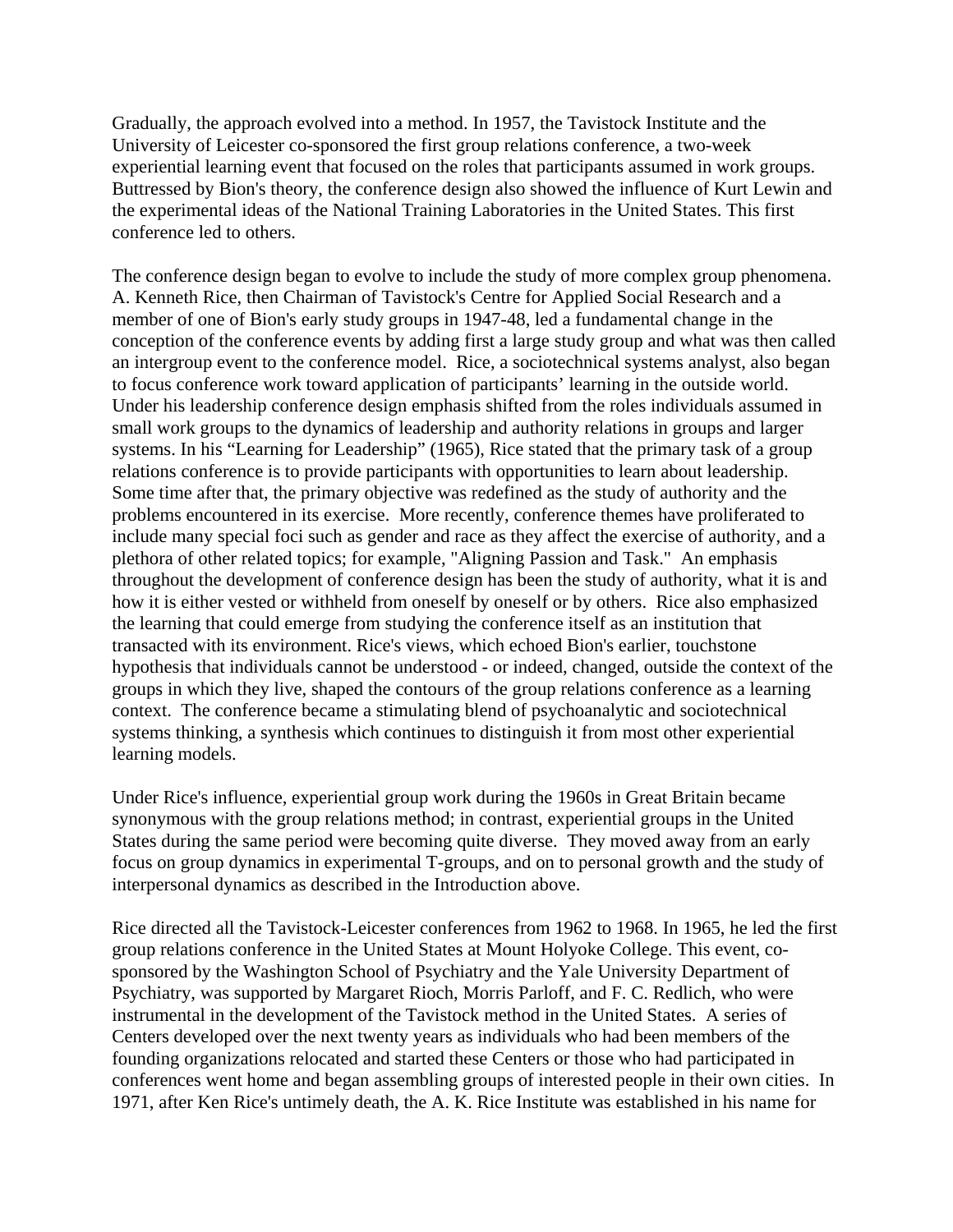the purpose of supporting and promulgating group relations work in this country. Margaret Rioch became a major American champion for this initiative.

Currently, training in group relations is provided by the Tavistock Institute in Great Britain and by the A. K. Rice Institute and its affiliated Centers in the United States, as well as other organizations in several countries throughout the world. (See listing of international organizations sponsoring group relations conferences at the end of this chapter.) As seems fitting, no single person can be regarded as the founder of the group relations method, but the founding group would have to include Bion, Rice, and, in the United States, Margaret Rioch. See K.W. Back, "Beyond Words" (1972) and Margaret Rioch, "Group Relations: Rationale and Technique" (1970) for more extensive historical accounts of the Tavistock method's evolution.

# **BASIC PREMISES**

An aggregate cluster of persons becomes a group when interaction between members occurs, when members begin to invest energy in their shared relationship, and when a common group task emerges. When this task emerges as a tangible goal (Let's establish a food coop.), we call this the **work task** of the group. This level of group functioning results in the birth of a group based on the conscious decision of individuals to cluster together to achieve a goal that no one of them could achieve alone. **Work group** behavior can also relate to an already existing group deciding to take new approaches to accomplishing a longstanding goal or adopting new ones, etc.

Many forces can operate to produce a group - an external threat, various kinds of collective regressive behavior, or attempts to satisfy needs for security, safety, dependency, and affection, etc. Essential to the Tavistock approach is the belief that when an aggregate of people becomes a group, the group behaves as a system - an entity or organism that is in some respects greater than the sum of its individual parts. When such an organism takes life, just as any other naturally occurring organism, its fundamental task becomes what it must do to survive. We call this the **survival task** of the group. Although this fundamental task is frequently disguised or masked, survival as a group becomes the primary preoccupation and latent motivating force for all group members, on an unconscious plane. This emphasis on survival at a level of experience usually out of range of conscious thought or feeling, provides the framework for the exploration of group behavior, with major emphasis on the dynamics of authorization, leadership, and responsibility, that is pursued in Tavistock conference life. The **work group** and the **survival group** co-exist, at times being helpful to and compatible with each other, and at times being in conflict over which is to serve as the group's primary energizing factor.

In a group relations, or Tavistock, conference, exploring the group as a whole requires a perceptual shift on the part of group members and the consulting staff who work with them. This shift requires limiting if not discarding an emphasis on individual separateness, and a readiness to see the collective motivation expressed in the activities of individual group members. Just as a family is "something more" than individual parents and children, just as an organization is "something more" than executives, managers, and line workers, so any group is "something more". It is a new entity with its own unique energies and dynamic forces.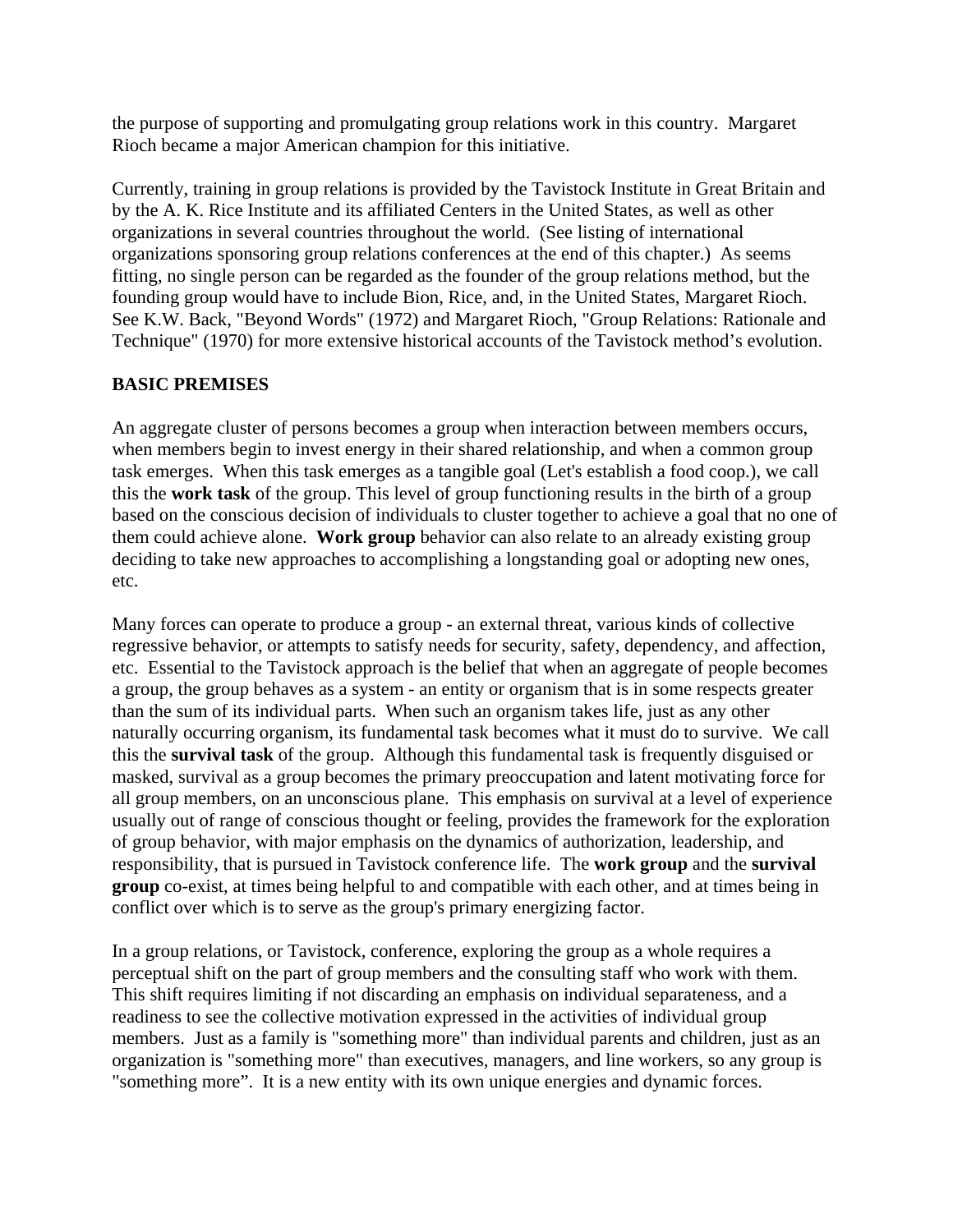Under the lens of the group relations framework, individuals are recognized as voices of the collective that emerge from time to time on behalf of the whole. Their experiences and contributions in the group are sources of data that express various elements of the group as a whole. What this perspective implies is that members of a group are in continually interdependent relationship with each other. They depend on each other to express the dilemmas actually belonging to the whole group. For example, say there are two group members who are in conflict about whether the group should meet to work together over the dinner hour. One person fervently argues that this is needed, and the other just as passionately declares that individuals need their time alone. This conflict could be seen as expressing the larger group's ambivalence about whether to push on with its work or to meet individuals' needs first. In other words, whatever group members are saying within this framework, they are talking about the group, and demonstrating their connectedness in the group. As Bion (1961) described in one metaphor, we may observe individual gears, springs, and levers and only guess at the proper function, but when the pieces of machinery are combined, they become a clock, performing a function as a whole, a function impossible for individual parts to achieve.

When individuals become members of a group, their behavior changes and a collective identity emerges: a task force, an athletic team, a lynch mob, a utopian community, an organization to hasten zero population growth. Each one transforms into a new Gestalt in which the group is focal and the individual members become the background. As individuals join, membership in the group becomes an exciting but often ambiguous experience, one that invites individual members to join in the task at hand but also triggers their unconscious fantasies and projections about belonging. Usually, their conflicts about leadership and authority emerge in the joining process as well. One of Bion's most interesting concepts described the presence of a dilemma that faces all of us in relation to any group or social system. He hypothesized that each of us has a predisposition to be either more afraid of what he called "engulfment" in a group or "extrusion" from a group. This intrinsic facet of each of us joins with the circumstances in any particular setting to move us to behave in ways that act upon this dilemma. For example, those of us who fear engulfment more intensely may vie for highly differentiated roles in the group such as leader or gatekeeper or scout. Those of us who fear extrusion more intensely may opt for less visible roles such as participant, voter, "ordinary citizen", etc. Bion's idea was that each of us may react upon one or the other side of this dilemma depending on the context, but that the question is always with us of how to "hold" the self, or, put another way, how to assure our personal survival within the life of the collective.

So, the basic premises of the group-as-a-whole approach can be summarized as follows:

- The primary motivating force in any group is what it must do to survive; therefore the group
- is always engaged at an unconscious level in the survival task.
- The group has a life of its own only as a consequence of the fantasies and projections of its members.
- The group uses its members in the service of its survival task; therefore individuals may have limited control of their own experiences and behavior.
- The behavior of any group member at any moment is the expression of his/her own needs, history, and behavior patterns and the needs, history, and behavior patterns of the group.
- Whatever an individual in the group is doing or talking about, through him or her, the group
- is always reflecting itself.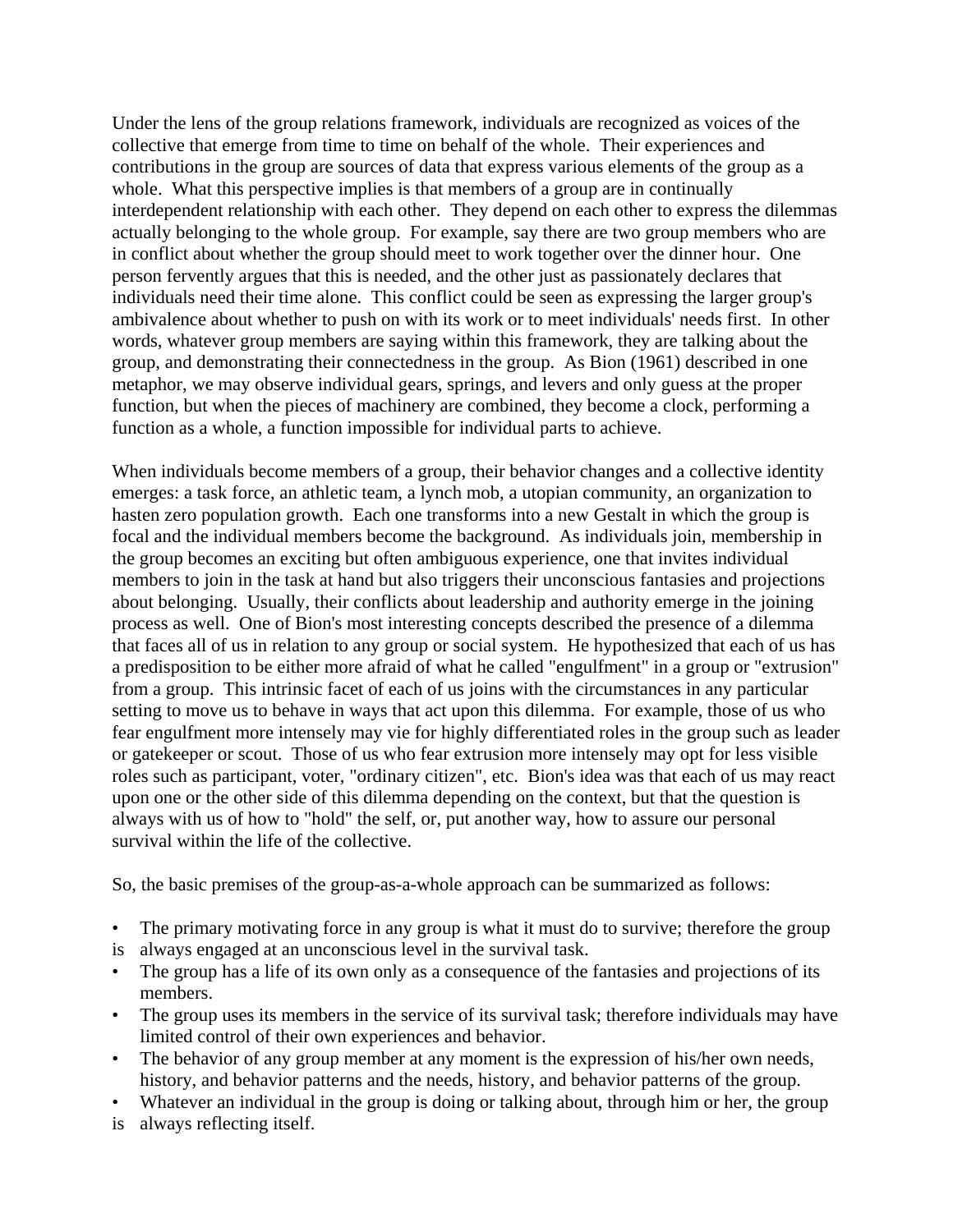- In the face of powerful unconscious forces, authority and leadership, as well as the exercise of personal responsibility, become key dynamics for the group.
- Understanding the group processes may provide group members with heightened awareness and the ability to make previously unavailable choices about their roles and functioning in a group setting.

Because Wilfred Bion (1961) is the principal theorist behind the Tavistock method, a brief description of his theory is provided here.

# **Bion's Theory**

Groups, like dreams, have a manifest, overt aspect and a latent, covert aspect. The manifest aspect is the **work group**, a level of functioning at which members consciously pursue an agreed-upon objective and deliberately engage in the completion of a work task. Although group members always have hidden agendas - parts of themselves that they consciously or unconsciously plan not to share with the group - they rely on internal and external controls to prevent these hidden agendas from emerging and interfering with the announced group task. When they hold their hidden agendas consciously, group members can pool their rational thinking and combine their skills to solve problems, make decisions, and focus on work goal achievement.

However, groups do not always function rationally or productively, nor are individual members necessarily aware of the kinds of internal and external controls they rely on to maintain the boundary between their announced intentions and their hidden agendas. The combined hidden agendas of group members constitute the latent aspect of group life, the *basic assumption group.* In contrast to the rational, civilized, task-oriented *work group*, the *basic assumption group* is comprised of unconscious wishes, fears, defenses, fantasies, impulses, and projections. The *work group* is focused away from itself, toward the work task; the *basic assumption group*, by contrast, is focused inward, toward fantasy and a more primitive reality. A tension always exists between the *work group* and the *basic assumption group*, a tension usually balanced by various behavioral and psychological structures, including individual defense systems, ground rules, expectations, and group norms.

## **Basic Assumptions**

On the basic assumption level of functioning, behavior is "as if" behavior: the group behaves *as if* a certain assumption is true, valid, and real, and *as if* certain behaviors are vital to the group's survival. As Bion pointed out, both words -"basic" and "assumption"- are important to understanding the term. "Basic" refers to the survival motivation of the group; "assumption" underscores the fact that the survival motivation is based, not on fact or reality, but on the collective projections of the group.

Bion identified three distinct types of basic assumptions: *dependency, fight/flight,* and *pairing*. Turquet (1974) has added a fourth — *oneness*.

*Basic Assumption Dependency*. The essential aim of this level of group functioning is to obtain security and protection from one individual - either the designated leader or a member who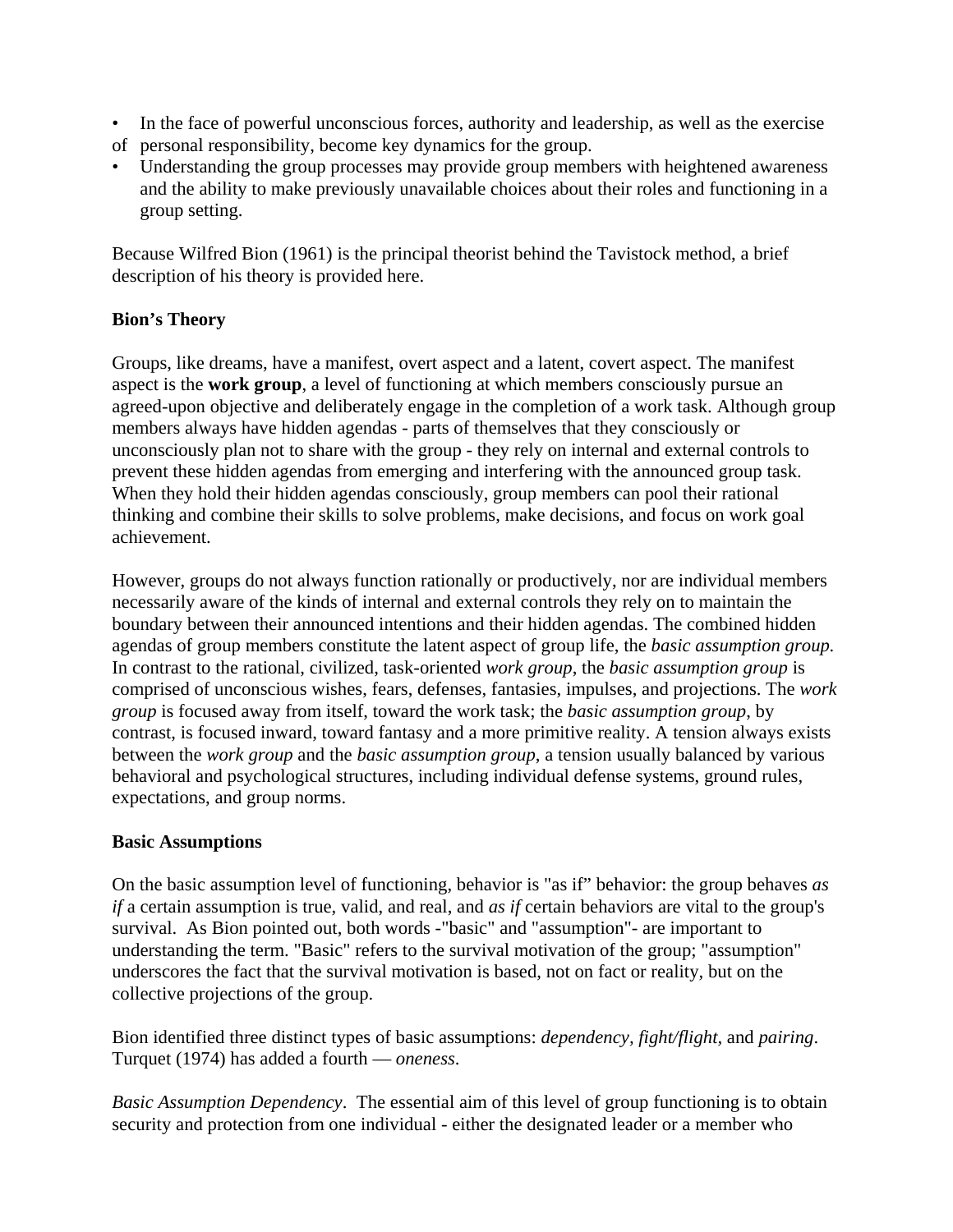assumes that role. Members of this type of group begin waiting around, not knowing what to do, and needing things. In other words, the group behaves as if it is stupid, incompetent, inert, or psychotic in the hope that it will be rescued from its impotency by a powerful leader who will instruct and direct the group toward task completion. When every/any leader fails to meet these impossible demands, the group members express their disappointment and hostility in a variety of ways. The basic assumption *dependency* often serves as a lure for a charismatic leader who exerts authority through powerful personal characteristics. Group members believe for a while that their depression and paralysis will be taken care of for them. Eventually, of course, this approach breaks down.

*Basic Assumption Fight/Flight.* In this mode of functioning, the group perceives its survival as dependent on either fighting (active aggression, scapegoating, physical attack) or fleeing from an enemy (withdrawal, passivity, avoidance, ruminating on past history). At times, this "enemy" can even **become** the task — a group in this form of basic assumption functioning may be relatively nonchalant about what it chooses. Anyone who mobilizes the aggressive forces of the group is granted leadership, but the persistent bickering, in-fighting, and competition make most leadership efforts short-lived. In *flight* functioning, leadership is usually bestowed on an individual who minimizes the importance of the task and facilitates the group movement away from its work.

*Basic Assumption Pairing*. *Pairing* phenomena include bonding between two individuals who express warmth and affection or excitement leading to intimacy and closeness. The pair involved need not be a man and a woman. Such a pair or pairs often provide mutual intellectual support to the extent that other members become inactive. When the group assumes this mode of functioning, it imagines that its survival is contingent on its reproduction; that is, in some magic way, a "Messiah" will be born to save the group and help it complete its task. The feeling in *pairing* groups is often pleasant because its atmosphere is full of hope. When basic assumption *fight/flight* and *pairing* intersect, as basic assumption constructions sometimes do as they flow in and out of one another, the tone of the group is often one of erotic aggression.

*Basic Assumption Oneness.* This level of functioning occurs "when members seek to join in a powerful union with an omnipotent force, unobtainably high, to surrender self for passive participation, and thereby to feel existence, well-being, and wholeness" (Turquet, 1974, p. 357). The group commits itself to a "movement," a cause outside itself, as a way of survival. Leaders who offer a philosophy of life or methods to achieve higher levels of consciousness become attractive to the group in this mode of basic assumption functioning. Members of *oneness* groups appear to lose their capacity to think and instead get filled with a sense of being merged with each other.

Lawrence, Bain, and Gould (1995) proposed a fifth basic assumption as the opposite of basic assumption *oneness* called *me-ness*. Their hypothesis is that this basic assumption occurs when people in a group work on the unconscious assumption that the group is to be a non-group. The fear of engulfment by the group causes members to behave as if there is no reality to the group. The only reality to be considered is that of the individual.

The basic assumption life of any group is never exhausted, nor is it imperative for a group to rid itself of its basic assumption characteristics. In fact, as Bion perceived society, certain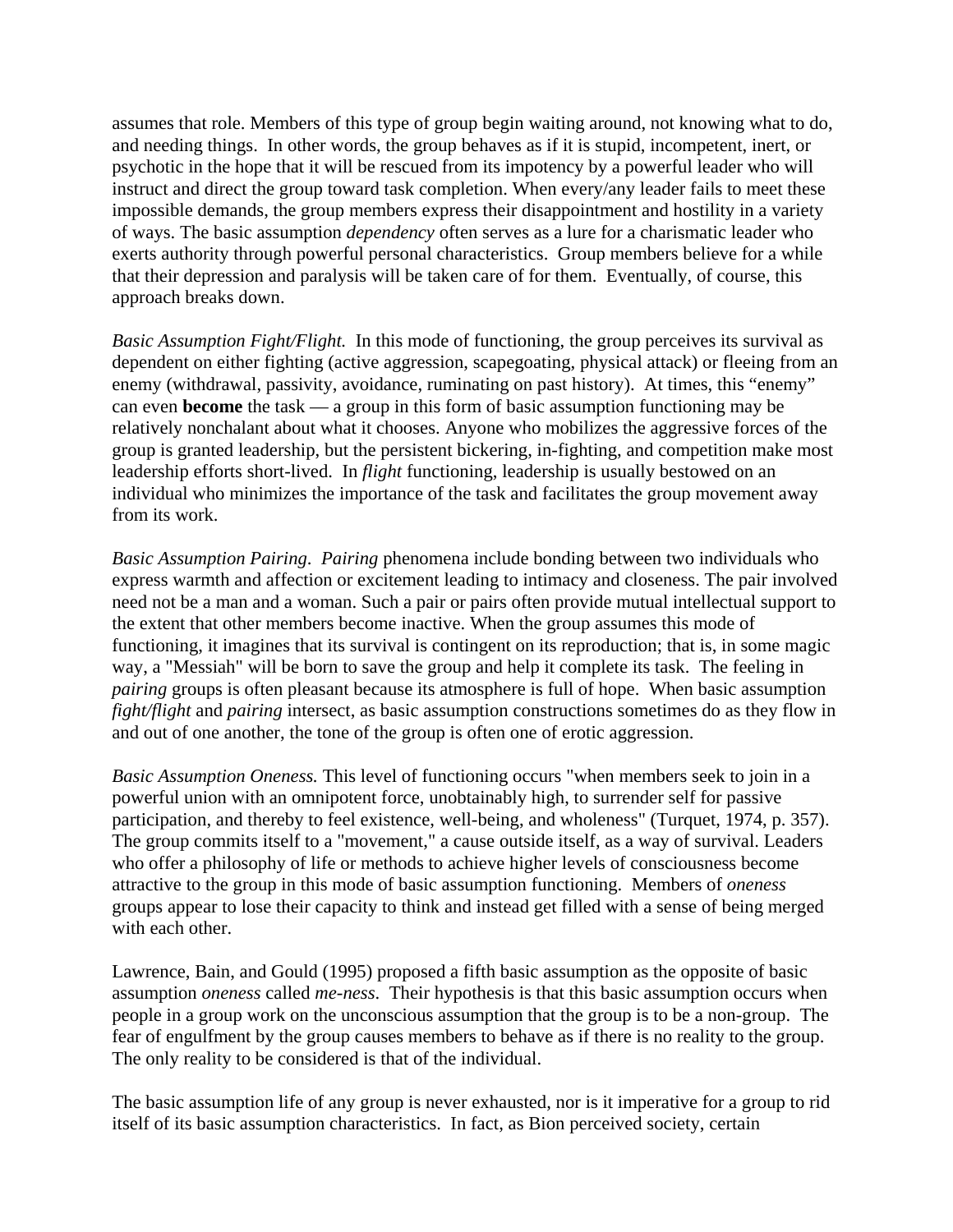institutions capitalize on our collective basic assumption strivings and provide structures and vehicles to channel these strong, primitive feelings. In such organizations, basic assumption life is harnessed in the service of the work task. For instance, the church attempts to satisfy *dependency* needs; the military and industry employ *fight/flight* motivation; and the aristocracy and the political system - with their emphasis on breeding and succession - build on basic assumption *pairing*. The diminished but continuing emphasis on mysticism and cosmic consciousness seems to be an expression of basic assumption *oneness*. In most organizations, however, when group members behave in ways that have more to do with supporting basic assumptions than with achieving their shared goals, they become anti-work. Anti-work behaviors result from unconscious fears of group disintegration or destruction, and participation in them is instantaneous and instinctive.

Bion's theory is the cornerstone of the Tavistock method: it serves as a framework for the groupas-a-whole approach. Extensions of the theory to work groups and psychotherapy situations are provided by many authors (see the references at the end of this paper).

#### **The Functioning of Social Defense Mechanisms**

There are a variety of other key concepts that help elucidate the phenomena often observed in group relations conferences (and in ongoing organizations) — here we would like to describe two of the most important ones. The purpose of these mechanisms is to simplify the individual's (or group's) internal experience and reduce the anxiety inherent in all social interactions. Even though we may not be aware of anxious reactions to finding ourselves in social settings, this framework hypothesizes that we are.

**Projection.** Projection is the result of an individual's or a group's drive to disown undesirable parts of themselves because the complexity of holding these parts inside is too alarming or painful. For example, a "pro-life" group may frame its attack on a "pro-choice" group as part of a campaign against murder — murderous motives are publicly projected into the "pro-choice" group. Ironically of course, when a "pro-life" individual or group acts to kill or injure a "prochoice" group member, the question of where murderous urges do reside has to be asked. There are many socially repugnant impulses and ethically indefensible motives in all of us. When we cannot bear to know or to "own" these in ourselves, we must export them to another location, usually in another individual or group, in order to keep them out of conscious awareness. In conference life, these kinds of projections often relate to feelings of anger, ambition, aggression, desire, envy, competition, etc. ñ the gamut of emotional motives that are often culturally discouraged, or at least channeled, in particular ways. In a conference, a female group member may state that the consultant is angry with another member when in fact the member is the one who is angry - but it's not "nice" for women to "fight".

*Projective Identification.* Projective identification occurs when the recipient of a projection accepts the unwanted feelings of another and makes them his/her own. In other words, a projection finds enough receptors in its object to stick. A male member who is feeling particularly vulnerable about his competence to work in the group may turn to a female member and say, "So, how are you? You don't look like you're having a good time." If the female responds by describing how confused she feels, and begins to tear up, the projection has been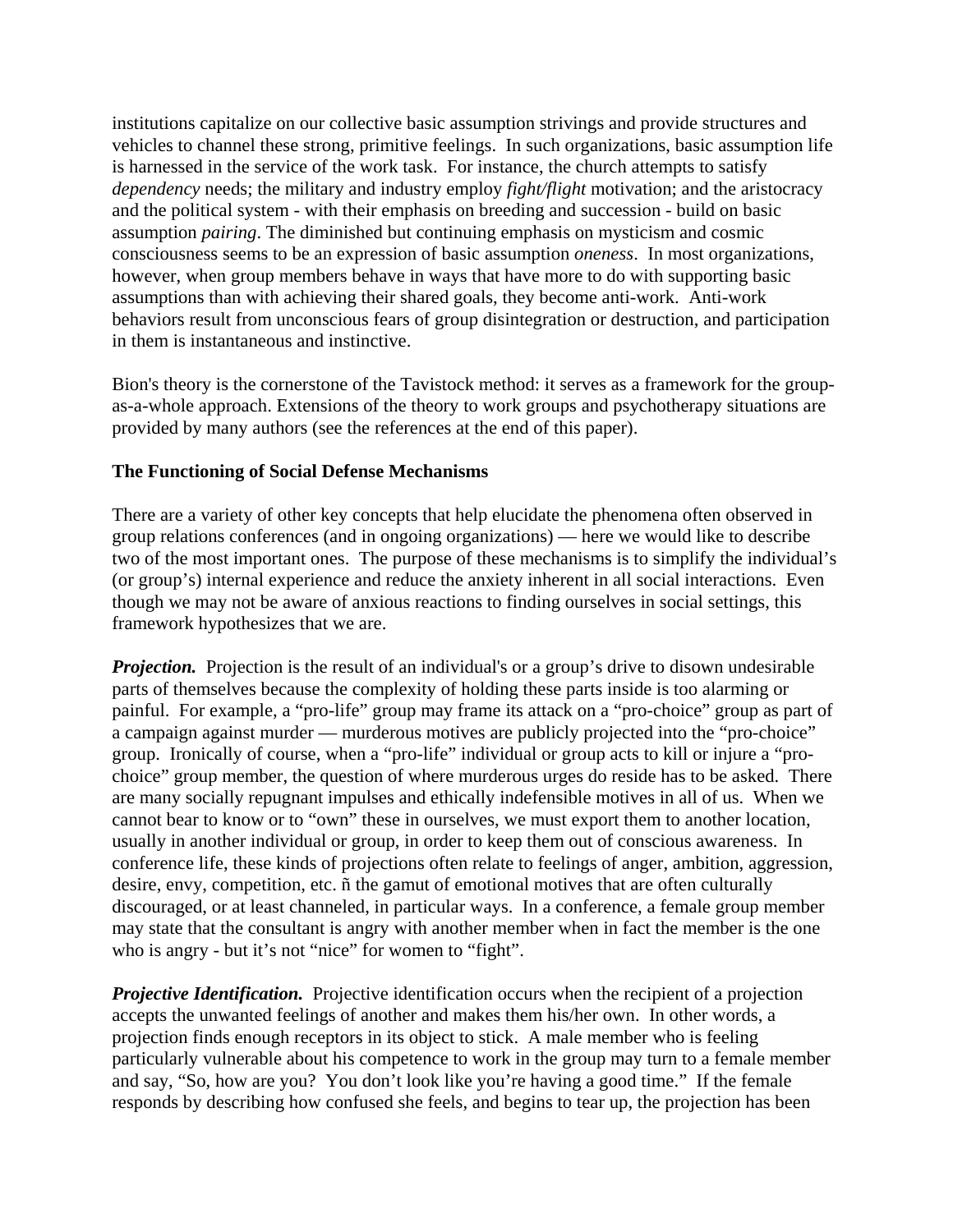identified with by her, and then secondarily by the male who projected it when he moves to put his arm around her and says, "It's ok, I do understand how you can feel that way."

Through projective processes, group members are connected to each other by passion, indifference, contempt, respect, love, guilt, hate, or through any other experience potential in the human species. (Gilette & McCollum, 1995). Projective processes often form the fabric of a particular group. The challenge a work group faces is whether and how to encourage reciprocal taking back and pushing back, or reclaiming and rejecting, of projections that have damaged members' capacity to engage fully in achieving the group's work goals.

## **THE GROUP RELATIONS CONFERENCE**

The Tavistock theoretical framework can be applied to understanding the dynamics of any group or social system. The conference model, however, was primarily originated to increase awareness of group phenomena and their impact on leadership and authority. Group relations conferences are characterized by a clear statement of objectives, specific staff roles, and a systemic application of the group-as-a-whole theoretical approach. A typical advertising brochure might describe the aims and principles of a group relations conference as follows.

The ability of an individual, or of a group, to lead effectively is determined in large measure by the way authority is vested in him/her, or the group, by others. The factors that influence this process can best be understood when they are seen in actual operation. The conference, therefore, is created as a temporary organization to offer its participants an opportunity to study what happens within and among groups at the same time that it is happening. The learning that takes place arises from the direct experience of the participants. The aim is to bring together experience and thought, emotion and intellect, without neglecting one for the other.

Throughout the conference special attention is paid to the covert processes that operate in and among groups. Unspoken attitudes and behavior patterns may hinder or further group tasks outside the awareness of those involved. Increased observation and greater understanding of such processes can lead to more effective participation in work group activities.

The conference is open-ended in the sense that there is no attempt to prescribe what anyone shall learn. The focus, however, is on the problems encountered in the exercise of authority both within and among groups.

The conference staff believe that people who attend this type of conference can increase their understanding about the nature and exercise of their own authority as well as that of others, and can therefore be equipped to deal more effectively with the challenges of working in ongoing institutions. In particular, they can make decisions about how to take on the responsibilities of leadership and/or followership.

The design of the conference includes a variety of group events each of which provides a different context for studying authority and group dynamics. Throughout each conference event, the staff encourages examination of all aspects of its behavior as well as the behavior of the members. The accountability of staff, who are exercising delegated and sanctioned, as well as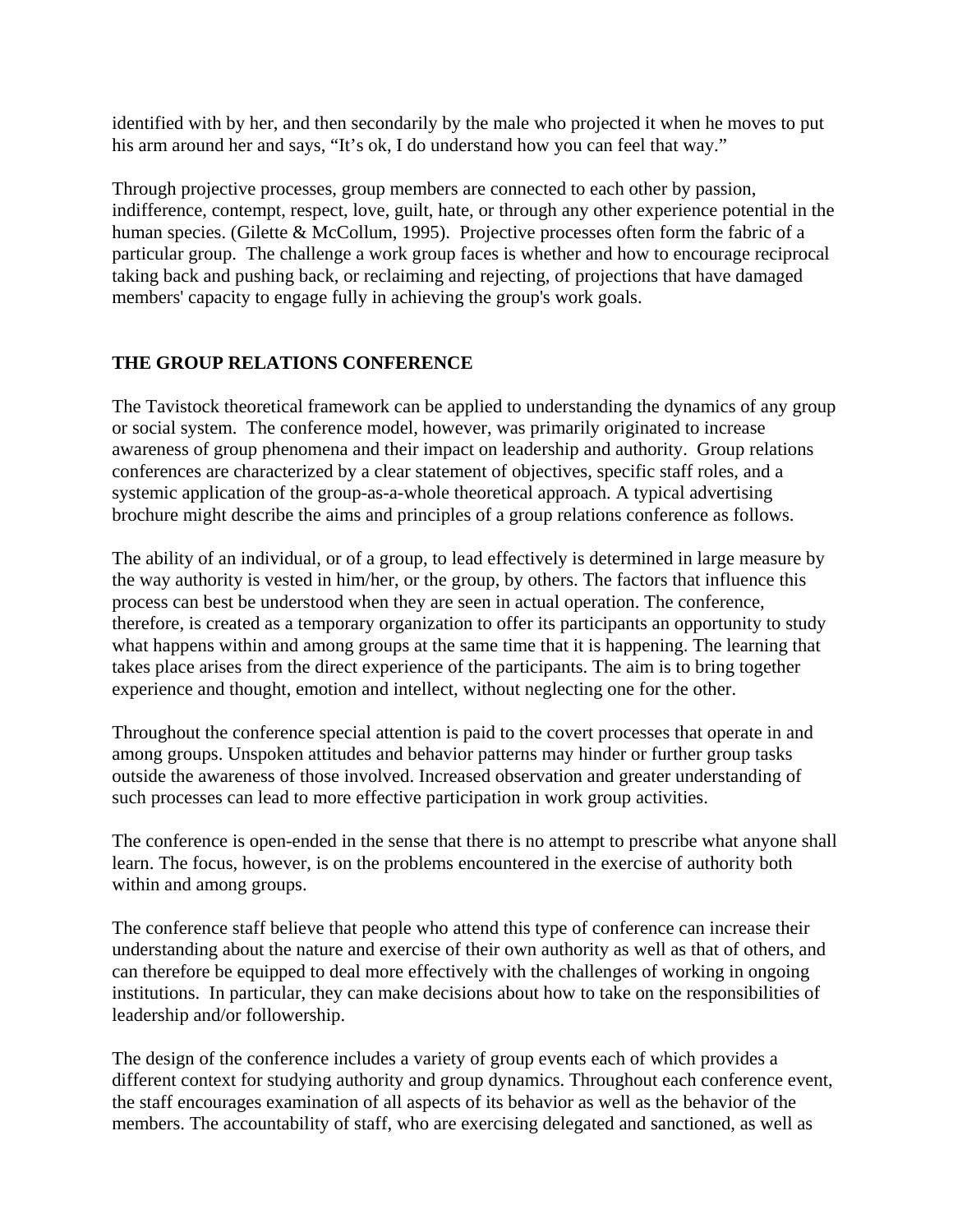personal authority, to provide learning opportunities can be examined, as well as the participation of members in pursuing their own learning goals.

The sponsoring organization and the staff believe that the conference experience and later reflection upon its various events can contribute to a capacity for more effective leadership and followership in the various roles the members occupy in their own institutions. Beyond this, we recognize that for each participant there is a different set of expectations and a different set of priorities in making use of this learning experience.

# **Conference Design**

In the early years, design of a group relations conferences was patterned closely after the original design of Rice, who intended to provide participants with experience-based, group opportunities wherein their task was "to study their own behavior as it happens " (Rice, 1965, as quoted in Colman & Bexton, 1975, p. 72). In the past two and a half decades there has been major experimentation with the theme of conferences and with the type and arrangement of conference events. Most conference events are still structured so that the members have the consultation of at least one staff member to facilitate their task. Role behavior is still prescribed for the staff in the various events, although perhaps less rigidly so, in order to honor their contract with the members to provide learning opportunities related to authority, and to clarify their own authority structure. However, no rules are made for the members; they are free to experiment with any behavior that they believe will enhance their learning.

# *Theme Conferences*

Perhaps the most striking evolutionary element of group relations conferences in the United States has been the proliferation of "theme" conferences. These conferences aim to focus on potentially problematic aspects of organizational life such as the presence of defensive stereotypes like racism, sexism, ageism, as well as other kinds of unconsciously held biases operating in groups. Homophobia, interprofessional discrimination, ethnic projections, and other forms of social defenses have been the focus of study in conferences. In addition, some conference directors have set their sights on institutional issues like the struggle between the fulfillment of self and achieving a common good, and how to put passion together with work in an organization. A prevalent new theme in conferences in recent years has also been how diversity/identity relate to authority. Spirituality as an organizing theme has just begun to be explored.

There is another form of theme conference which has been created by Gordon Lawrence called the "social dreaming" conference. Its approach does not fall into the traditional group relations conference because it lacks a focus on the dynamics of authority and leadership. However, as a model for illuminating the unconscious collective forces at play in a group, it employs powerful and creative methods that derive from earlier group relations thinking.

Whether the theme conference is generally effective in providing the learning opportunities it strives for has been widely examined among sponsoring groups and those who direct group relations conferences. No conclusion has been reached about the efficacy of this form of conference since it seems that just when a particular aspect of the conference system's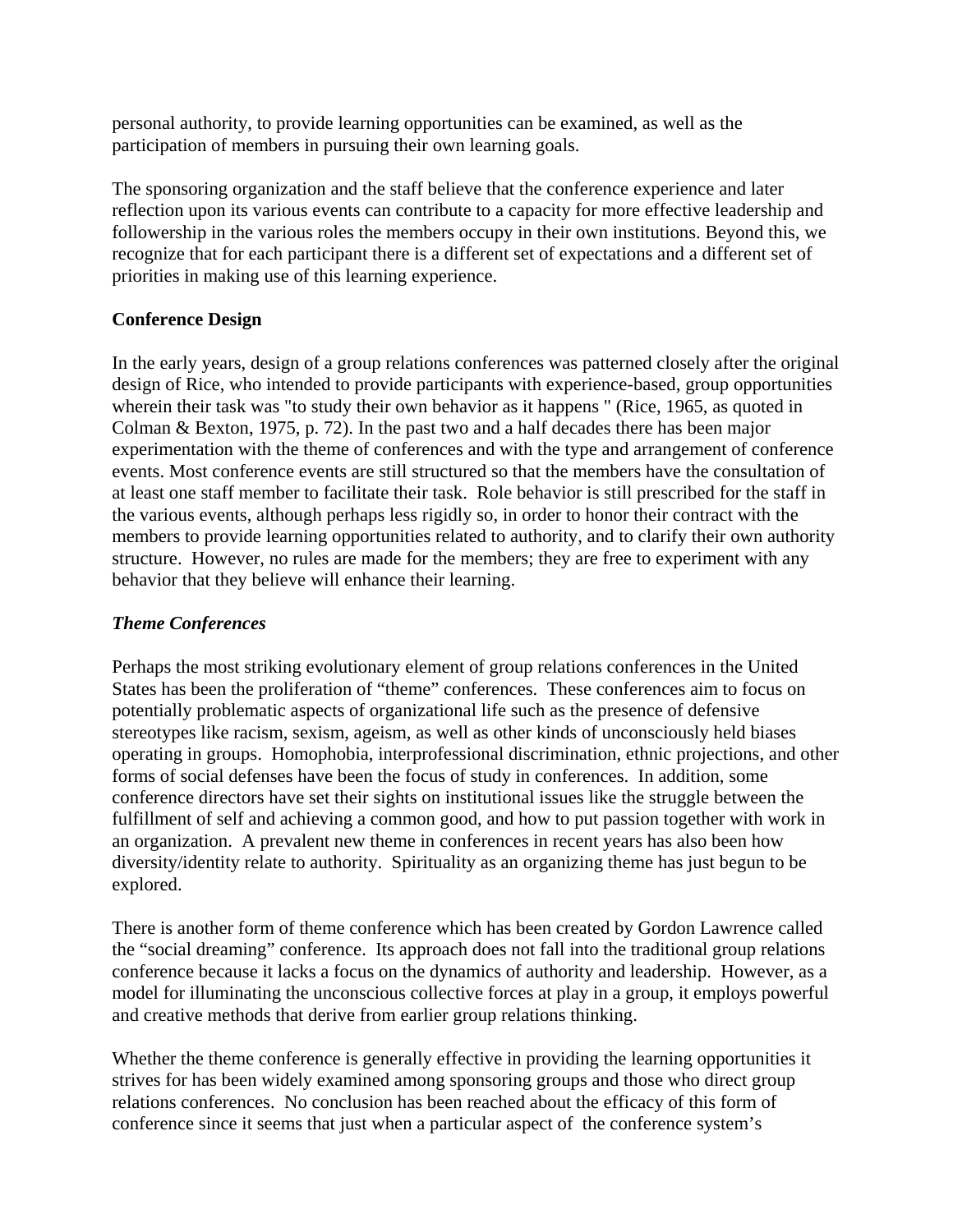unconscious life becomes the focus of the work it moves even more deeply underground, and other tantalizing elements of group experience take center stage.

### *System Specific Conferences*

Another area of experimentation in conference design has been the attempt to focus on the dynamics of a particular kind of organization. Conferences focused on health care, religious organizations, educational and social services institutions, have proliferated. Much like the theme conferences, the assessment of the success of this kind of conference focus is difficult. Normally these conferences are attended by those who have ongoing affiliations with such organizations, so it is interesting to consider the effect of what members are bringing in versus what originates in the conference context. In some ways, of course, this does not distinguish the kind of exploration that can be done in one of these conferences from any other.

In keeping with a desire to create contexts where larger types of systems can be studied, recently there was an attempt to sponsor a conference in "virtual" space in which members would communicate through electronic means. Not enough people signed up to "attend"; however, this modality seems likely to be taken up again when electronic communication means provide additional aspects such as visual connections. In addition, many conferences, both sponsored and cosponsored by Centers of the A. K. Rice Institute in the U.S. and not sponsored by them, are occurring within the context of a variety of universities and colleges. Often these organizations include infrastructures of their own which are designed to sponsor conferences and related application work. These learning experiences frequently comprise required coursework and academic credit is granted to participants.

## *Conference Events*

Another area of widespread experimentation in conferences relates to the invention of new types of events. Conference directors who experiment with developing new events do so cautiously because of the investment of most organizations that sponsor conferences in continuing what is important in the tradition. Following is a discussion of both the traditional events and those which have entered use in the recent past. This list is probably not exhaustive ñ some conference director out there is undoubtedly experimenting as we write!

**Conference Opening (CO).** In this initial event, the staff and members meet each other as groups. The conference director states the task of the conference, gives some background information, and outlines the structure of the events. Lately some directors have transformed the Opening into a "joining" event in which members and staff are invited to state their reasons for being at the conference. This approach is controversial because it implies to some a "warming up" of the relations between staff and members which may weaken the tranferential qualities of the relations and thereby deprive members of potential learning.

**Small Study Group (SG).** Eight to twelve members are assigned to a group, usually mixed and balanced for maximum heterogeneity. A particular consultant works with the study group to facilitate its task of examining its own behavior in the here-and-now.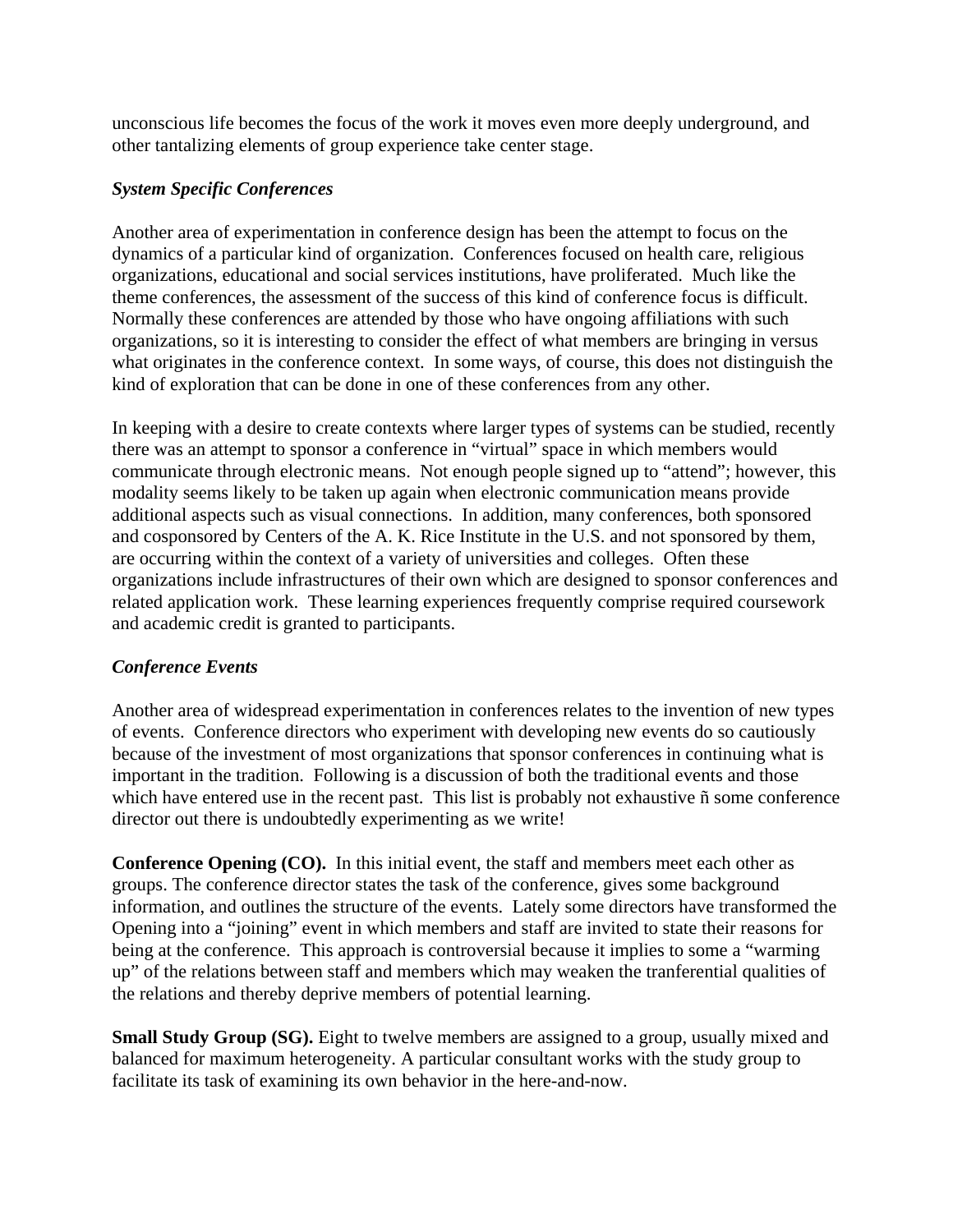**Large Study Group (LG).** All members of the conference (anywhere from 20 to 90 participants) meet together with the task of studying their own behavior in a situation in which face-to- face interaction is problematic or impossible. Two to four consultants, depending on the number of members, are assigned by the conference director to provide consultation to the Large Group's task, which, like the Small Study Group is to examine its own behavior in the here-andnow.

Figure 1. A Typical Design for a 5-Day Residential Conference

| $CO =$ Conference Opening                             | $RAG = Role Analysis Group$       |  |
|-------------------------------------------------------|-----------------------------------|--|
| $SG = Small$ Study Group                              | $IEP = Institute$ . Event Plenary |  |
| $LG = Large Study Group$                              | $AG = Application Group$          |  |
| $IG = Intergroup Event$                               | $CD =$ Conference Discussion      |  |
| $IE =$ Institutional Event                            | $---$ Free Period                 |  |
| $AG/CE = Application Group and Conference Evaluation$ |                                   |  |

\*After this Application Group session, there would typically be a social event in which staff and members would meet each other to socialize. This has become a useful element of the "export" phase of the conference because it assists members to let go of some of the transferential dynamics they may have been participating in.

**Intergroup Event (IG).** After the director's opening description of the task and the format of the event, members are free to form groups of their own choosing. The task of the event is to study relationships as they happen between and among groups. In order to provide consultation for the intergroup task, staff members are assigned to specific sectors, or rooms, where members may choose to meet and receive consultation to their work.

**Institutional Event (IE).** This event also begins with a description of the event by the director. Members are again free to form groups as they wish. However, the staff is not assigned to specific member workspaces; instead, the staff members meet as a group themselves, in public,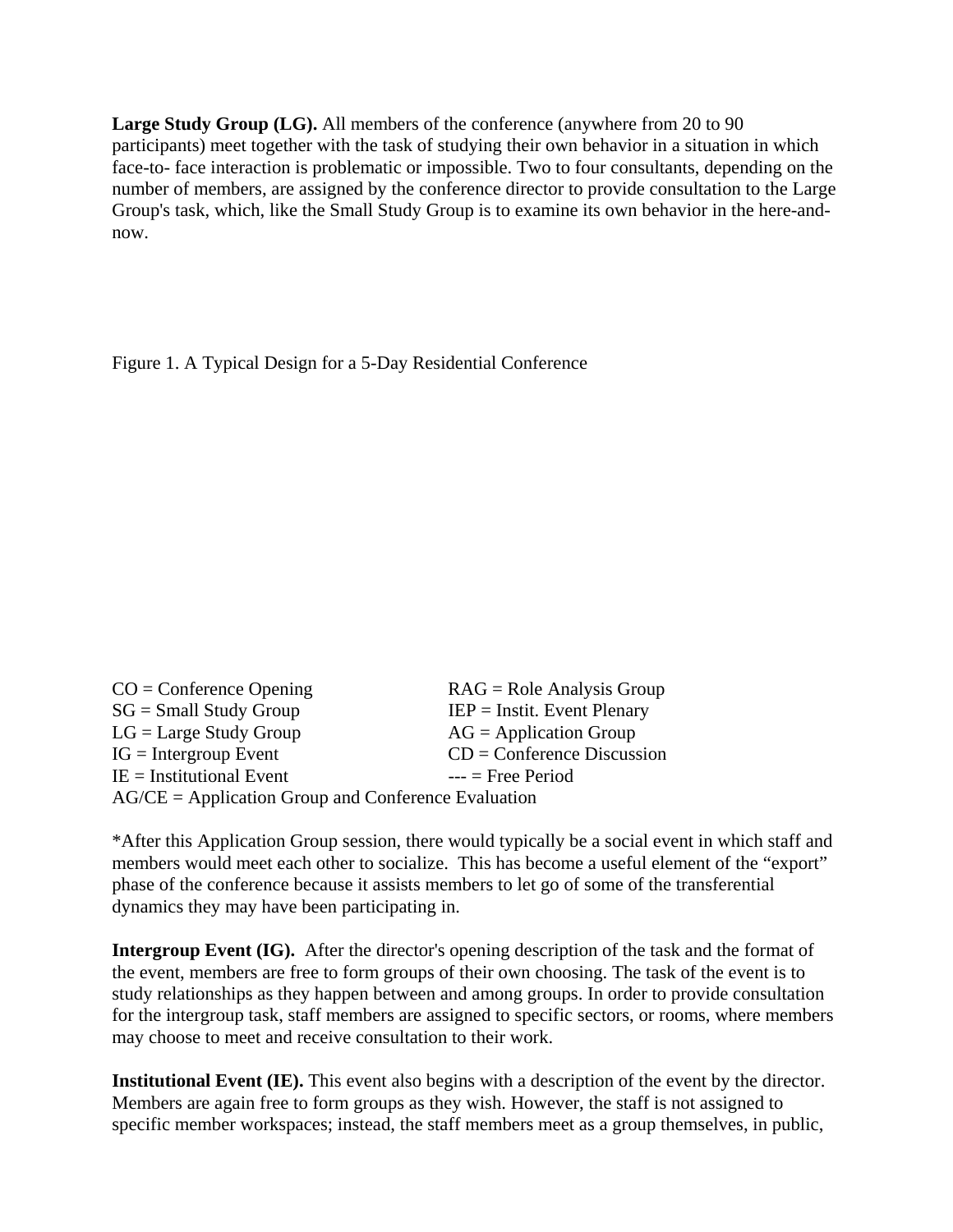so that group members can observe their functioning if they wish. Staff members are available on request to consult to single groups and to intergroup meetings, if consultation is desired, and representatives of groups are invited to interact with the staff group.

**Role Analysis Group (RAG).** The Role Analysis Group is a non-experientially based session that offers members an opportunity to reflect, with the assistance of one or more consultants, on the role(s) each has taken so far in the conference. It generally allows them an opportunity to think about how they would like to apply what they have learned in the conference to their continuing participation.

**Institutional Event Plenary (IEP).** The IEP offers and opportunity for members and staff to examine what happened during the IG and IE sessions to see whether they can understand the emergent institutional dynamics. It is a non-experiential session.

**Application Group (AG).** Small clusters of members are assigned to these groups on the basis of similar back-home responsibilities or interests. The task of the Application Group is twofold: to further articulate and work toward understanding unresolved conference issues; and to consider the relevance of what was learned at the conference to the members' back-home situations. These sessions, like the Role Analysis Group, are designed to be reflective rather than experiential. Each group has one or more assigned consultant(s).

**Conference Discussion (CD).** This event, which occurs toward the end of the conference, provides an opportunity for all members and staff to discuss the events of the conference and to begin to make meaning out of their experiences together. One focus often held by the staff is to understand the system of the conference as a whole; however, there is no attempt to provide closure or summary.

There have been many other kinds of conference events experimented with, especially within the rubric of the A. K. Rice National Conference. Two of these will be highlighted here.

**Praxis.** This experiential event designed by Gordon Lawrence is designed to offer members and staff an opportunity to examine what happens in a system where there is no established authority structure or system of roles. Members and staff alike work at constructing their authority and tasks without preconceived notions.

**Learning Track Application Group (LTAG).** In an attempt to link conference and external role experience, one of the authors (Hayden) added this event to the A. K. Rice National Conference in 1998. In advance of the conference, those applying to attend are invited to pick the LTAG for role development in an area of interest to them. These have included leadership, organizational consultation, and group relations consultation. LTAG members and appointed staff spend several sessions bringing external role experience into the conference for examination and development.

## **The Consultant's Role**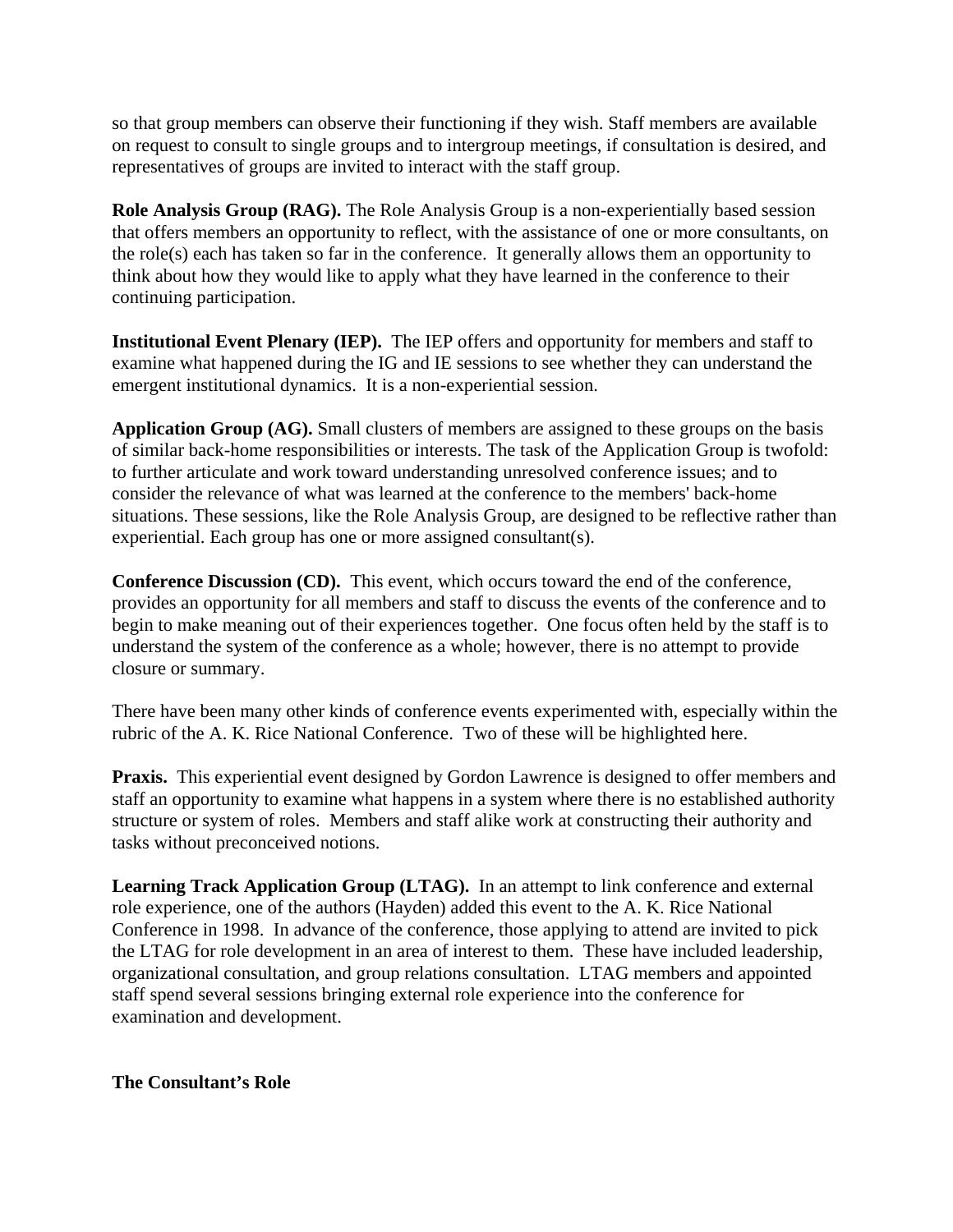The work of the consultant in "here and now" sessions in a group relations conference is to fulfill a carefully defined role. The consultant consults only to the group, not to individual members of the group, and only within the time boundaries prescribed. Frequently, the consultant's role is a subject of much consternation among members. The consultant behaves as s/he does in the interest of assisting members to pursue the work task of the event in which they are involved. His/her objective is to facilitate the group's task to the exclusion of other concerns. The consultant does not engage in social niceties, advice-giving, nurturance, or direction, especially in the experiential conference events. In the reflective, or non-experiential, events, consultants may allow their personal styles to be more in evidence. This contrast often provides members with a rich opportunity to examine person/role boundaries as these relate to effective task achievement.

In the here and now sessions, the consultant performs his/her task by providing interventions for the group's consideration. In a theoretical sense, the consultant "takes" the group by attending to its basic assumption functioning and then reports his/her observations back to the group. As Rice (1965) describes it, the consultant's job is "to confront the group, without affronting its members; to draw attention to group behavior and not to individual behavior, to point out how the group uses individuals to express its own emotions, how it exploits some members so that others can absolve themselves from the responsibility for such expression" (p. 102).

The consultant has only his/her experience, feelings, observations and training to guide him/her in the task. The consultant may not always be fully conscious of what is happening - at times s/he may share the panic, anxiety, and bewilderment of the group. However, the consultant consistently attempts to focus on what is happening in the group and to present observations in a way that increases the members' awareness of what the group is doing. Consultant interventions are of several varieties; a few are described here.

*Description.* The consultant may simply describe what s/he sees: that no male members have spoken for the last ten minutes, that the female members are seated opposite the male consultant, that certain words or phrases have become part of the group's language. Such descriptions -unalloyed feedback - call attention to the dynamic configurations of the group or to other observable data about the group.

*Process Observation.* In this type of intervention, the consultant may comment on participation patterns of activity, the development of norms, emotional expression, and other aspects of how the group is pursuing its work task and/or engaging in the survival task.

*Thematic Development.* Consultants who are attuned to the mythic, archetypal dynamics of the group may cast their interventions in terms of primitive aggression or sexuality that threatens to disrupt the group's work task. At times, the group may be re-creating or reexperiencing the primal-horde dynamics of incest or parricide or other symbolic events chronicled in mythology and fairy tales.

*Mondo.* In Zen practice, the teacher often responds to questions with abrupt, pithy remarks designed to produce "instant enlightenment," or satori, by calling attention to the obviousness or the absurdity of the question. Some consultants offer similar interventions, designed to shock the group into an immediate awareness of what is happening.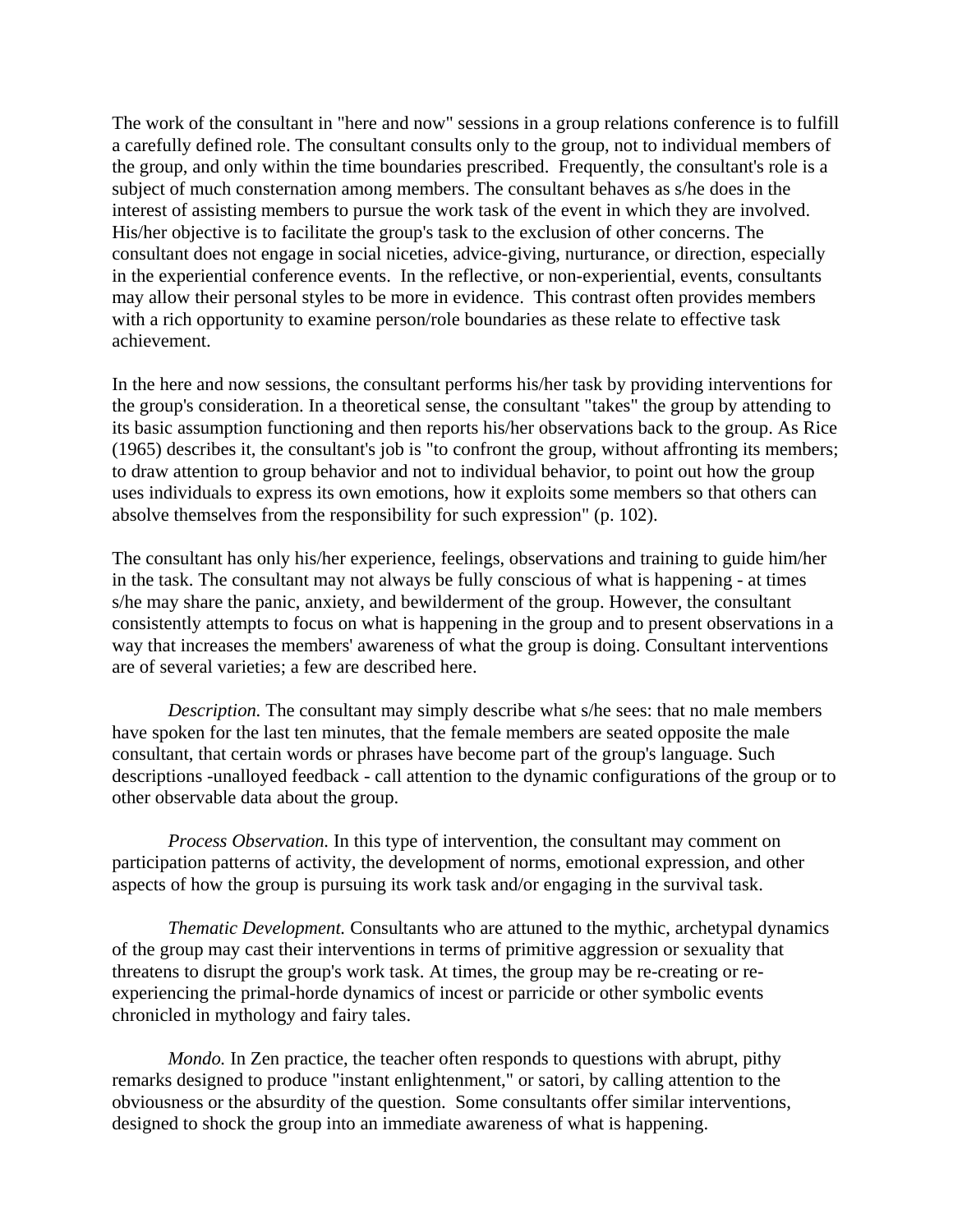Consultants vary in style and emphasis. They sometimes unwittingly collude with the basic assumption activities of the groups whose examination they are trying to facilitate. Each one's presence in a role and as a representative of the conference management has high ambiguity for the membership; as Rice (1965, as quoted in Colman & Bexton, 1975, p. 74) points out, "the members inevitably project upon (the staff) their fantasies, fears and doubts about authority and its power." Exploration of the members' projections has the potential to yield significant learnings regarding authority, power, and responsibility - learnings for both the staff and members. The role is frequently difficult; strict adherence to it is a hallmark of the Tavistock method. Much interest usually accrues to the social behavior of the consultants at conferences: do they make eye contact?, do they interrupt members who are speaking?, etc. Most Tavistock consultants develop a demeanor and approach over time that assists them to fill the role effectively. Members often want them to behave consistently, but in fact what is consistent is the pursuit of the work task of learning rather than a rote performance of ritual behavior. Individuals manage themselves in the consulting role differently which offers members much useful information to consider.

#### **The Member's Role**

Attending a group relations conference is a unique experience, even for participants who have "made the rounds" of all varieties of leadership or personal development training. The seemingly simple structure and the role behavior of the staff in a group relations conference certainly less elaborate than most other group-centered training approaches - create immediate ambiguity for the first time member. One participant compared his involvement in the Tavistock method to "living inside a Rorschach inkblot for a week." The experience brings into sharp focus the kinds of issues often obscured by other training approaches that feature more personable facilitator styles. It is this sharp focus that makes the method invaluable for those who require an understanding of authority, group dynamics, and the inner workings of group life. If the Tavistock method often produces data overload and feelings of resentment, engulfment, pain, and depersonalization for the group member, it is because authority, power, responsibility, and leadership are difficult issues laden with multiple meanings and sometimes bitter memories from the past.

The member's role in group relations conferences is relatively open and without restrictions. At the Opening members are told they have the freedom to do whatever enhances their learning. The fact that most people rather quickly forget this invitation and begin to behave in ways they believe will comply with what they imagine the staff's expectations to be often makes for important learning. Members usually grapple with how the staff apply the term "work". The staff describes any activity that moves the group's understanding of its own behavior in the "here and now" along, as work. This concept is incongruent with most people's definition of work in which a tangible outcome other than learning is the goal.

Members' conference learning typically crosses a broad spectrum of organizational dynamics. That is why people often repeat attendance ñ no one conference is sufficient to contain all the potential experiences from which one can learn. A typical pattern for member learning is to begin in early conferences with increasing awareness of one's own use of authority and the roles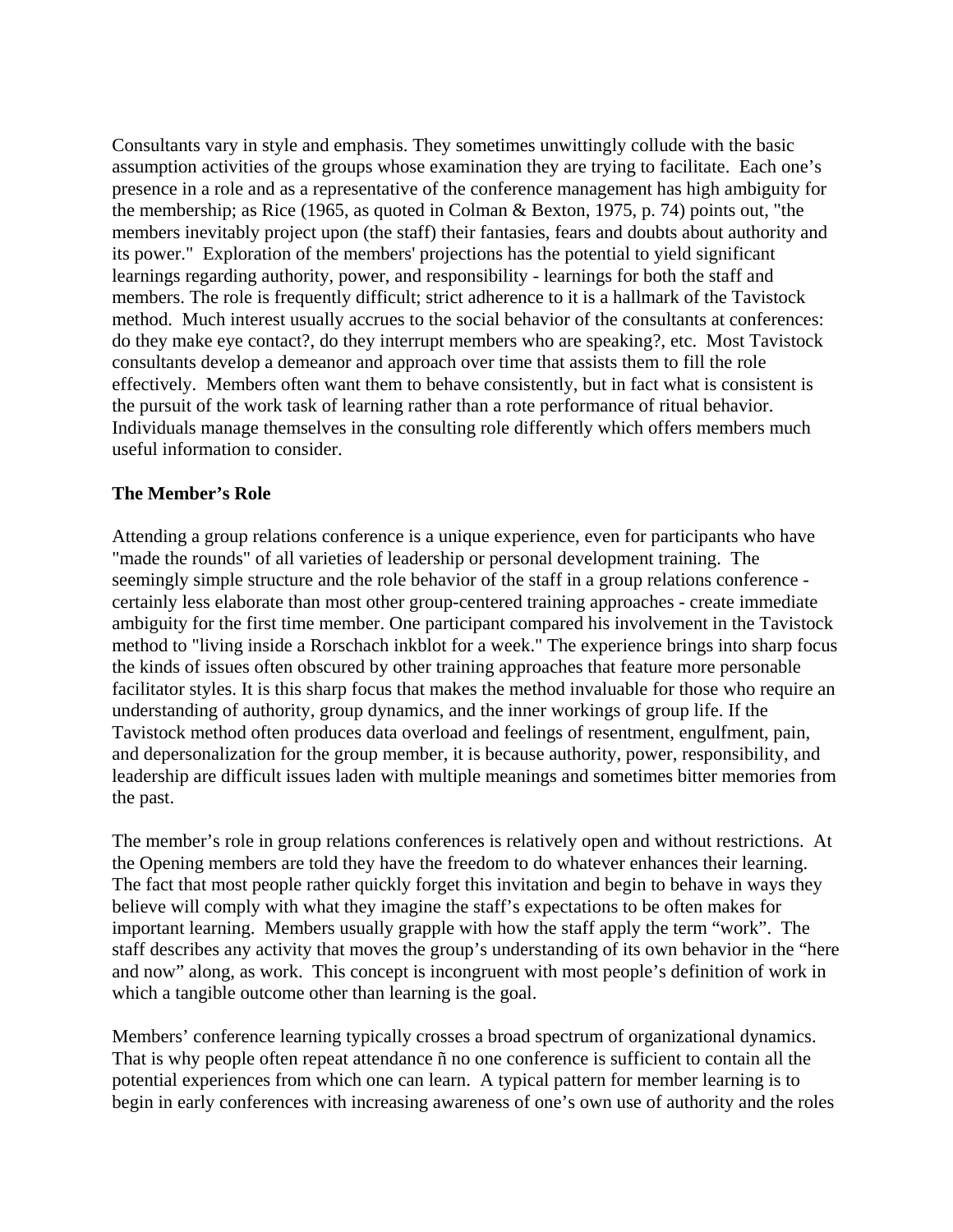one tends to take/get put into. As a person attends additional conferences, the ability to "see" more in terms of group and system patterns usually emerges.

# **Key Areas of Learning**

Some topics the Tavistock conference framework explores exceptionally well include authority, responsibility, boundaries, role, and large-group phenomena. A useful acronym that stands for several of these key concepts is BART: boundary, authority, role and task.

# **Boundaries**

Boundaries are both physical and psychological. An individual's skin is a boundary that separates and individuates him or her from others. Internally and externally, various psychological "skins" separate reality and fantasy, thought and impulse, person and function, and one group from another. Boundaries ñ their types and permeability and the consequences of their absence - are frequent areas of focus in group relations events. Boundaries must be strong enough to maintain the integrity of what is contained inside, but also permeable enough to allow transactions between the inside and outside environments to occur. As Miller and Rice (1967, as quoted in Colman & Bexton, 1975) state, "An individual or a group may be seen as an open system, which exists and can exist only through processes of exchange with the environment. . . within our conceptual framework, the individual, the small group, and the larger group are seen as progressively more complex manifestations of a basic structural principle. Each can be described in terms of an internal world, an external environment, and a boundary function that controls transactions between what is inside and what is outside" (p. 52). The boundary of particular interest in a conference are between the individual and the group,

between the members and the staff, between one member group and another, and between what happens in the conference and the outside world.

The group relations conference staff maintains strict boundaries in six different areas:

 1. *Input Boundary.* The conference director regulates the membership of the conference by requiring members to go through an application and acceptance process.

2. *Task Boundary*. Each conference event has a specified work task.

 3. *Role Boundary.* Staff consultants stay "in role" during the conference and are alert to attempts by the members to pull them out of role.

4. *Time Boundary.* All events start and end on time.

5. *Territory Boundary.* Each event takes place in a designated space.

 6. *Export Boundary.* Application events are designed to prepare members to leave the conference and re-enter their "back home" contexts.

These boundaries and the staff's precise adherence to them protect the members from anxieties that could potentially destroy the work of the conference. As the members observe these boundaries and experience their reactions to them, they have the opportunity to learn about their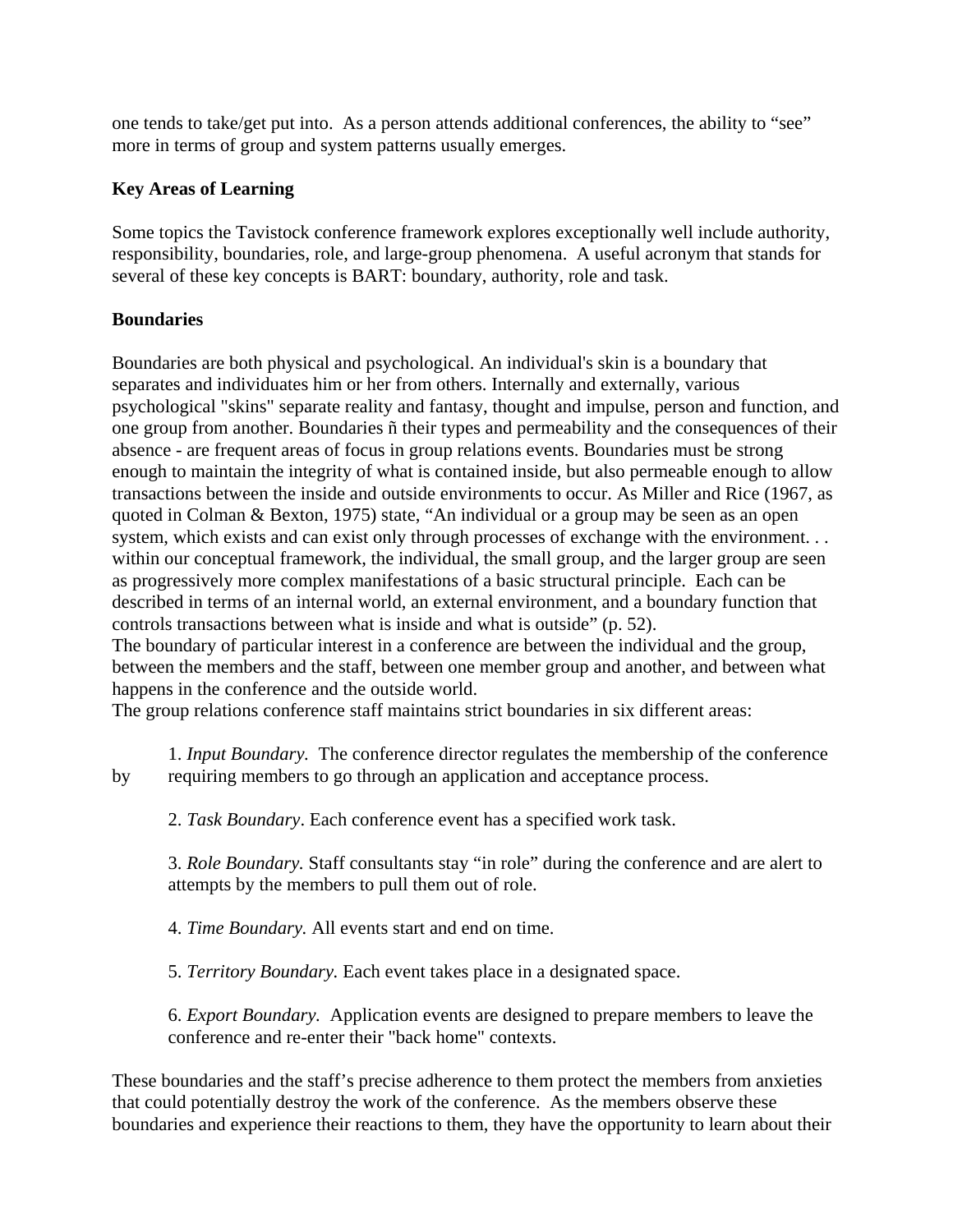own boundary maintenance and permeability and whether the boundaries established impede or enhance their work. Boundaries are critical for individuals and groups. A closed system, which refuses to transact with the environment and attempts to nourish itself, becomes frustrated and withdrawn and eventually dies. An open system promises creativity but raises the fear of overextension and loss of identity. Resolution of the dilemma requires a balance between withdrawal and fusion, a balance that requires clarity of perception. Over the last few years, there has been an interest in seeing boundaries more as regions than as strict lines between systems. The concept of region connotes a psychological space where people can negotiate as opposed to fighting to maintain territorial integrity.

### **Authority**

Authority may be defined as the right to do work in service of the task. Consultants and members both have authority within their respective roles. Members frequently find themselves confused about their responsibility in terms of working on the work task in the context of the group. Part of this confusion may be attributed to the fact that the work task of a "study" group is a process one rather than being concerned with a tangible outcome (although this may also be an anti-work strategy).

Frequently members find themselves confused and anxious over the amount of their individual authority that needs to be handed over, or delegated, to other group members or to the consultant for the group to accomplish its task. Typically, group members take positions along a continuum that ranges from "I don't know what to do - I wish somebody else would take over" to "To hell with the group! I'm not going to go along with anyone else's ideas because I don't trust them." Delegated authority is often experienced as diminished power.

Authority has a formal and an informal aspect. In terms of formal authority, the conference director has delegated authority to the consultant to take up his/her role in the Small Study Group and to the member of a conference, who has been accepted, to take up a member role in the conference. In terms of informal authority, however, one brings one's own approach to each role, as well as being authorized by others in the group to take up the role in a certain way. Frequently, authority is vested in individuals because of age, gender, race, rank, education, and other less tangible personal attributes. The events of the conference provide a laboratory for the examination of this phenomenon. For example, in a group composed of health professionals, a physician may be implicitly authorized to marshal the resources of a group, a nurse may be asked to take care of members who are suffering, while the oldest group member or a person of color may be set up to challenge the authority of the consultant. These normally unexamined transactions become the occasion for interventions from the consultant.

Hopefully "the work" occurs in service of the task. Group relations consultants distinguish a person who takes up authority either to contribute to the work task (a work leader) or to distract from the task (an anti-work leader). Personal authorization has an important impact on which form of leadership one enacts. The conference gives members a chance to reflect on what impedes and what enhances their self-authorization. For example, an African-American woman in a group may feel authorized because she identifies with the African-American consultant, whereas an Asian group member may feel de-authorized because there are no other Asians in the group.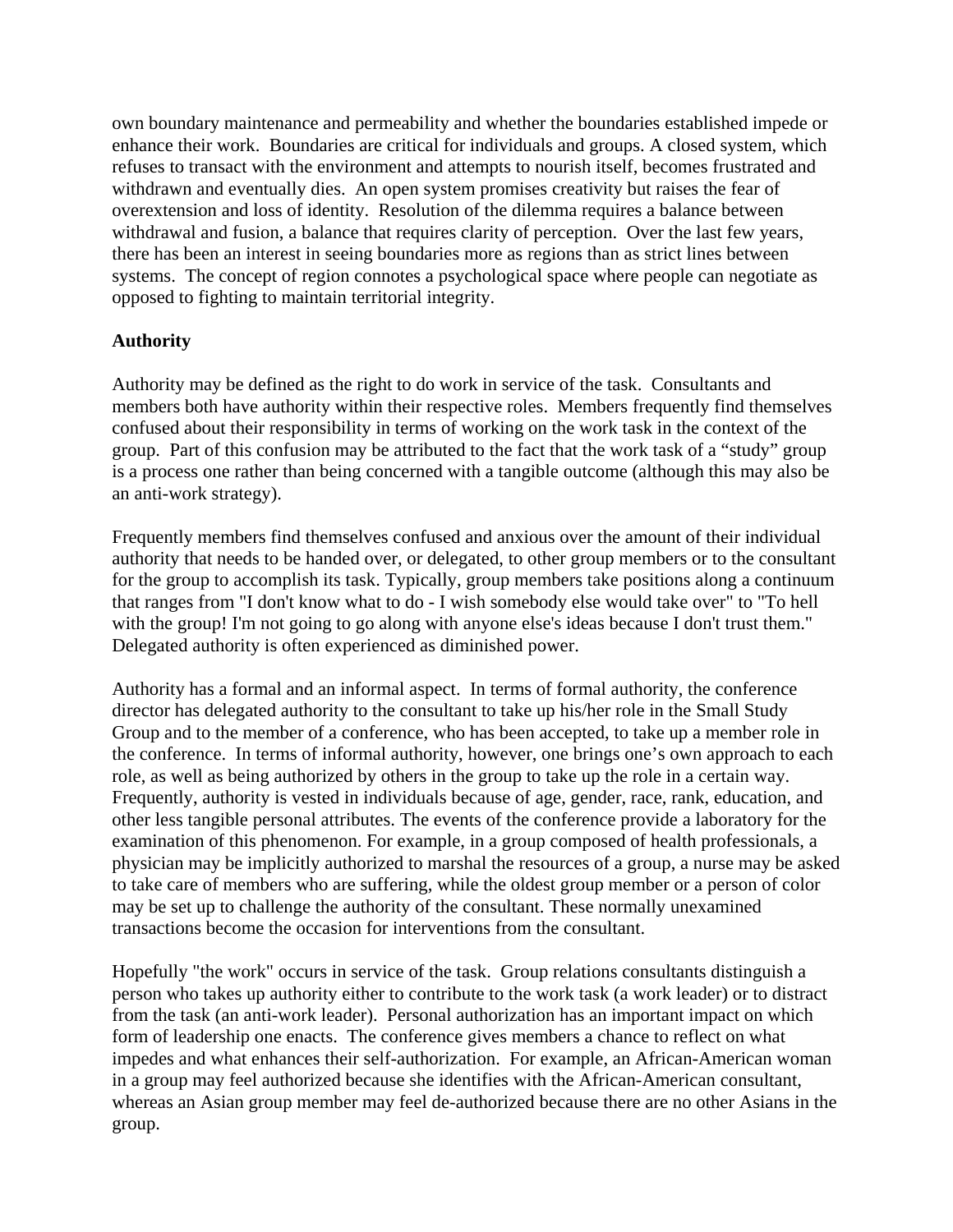It is precisely in an activity for which the task is specified but the means of accomplishment are to be determined by the members that authority issues surface. In everyday life, such issues remain obscured behind predetermined role relationships, custom, and assumptions about competence

# **Role**

A role is a center of individual activity that is distinguished from the activities of others in a system by a series of boundaries that delineate which person is responsible for which activity. In order for individuals to function within roles they must be authorized by others and by themselves to carry out each role's activities. Besides formal roles, members and staff in conferences experience taking up informal roles, which generally are the effect of both what one brings to the role and also what is implicitly wanted by other members. According to Eliott Jacques (1976), a role is like a knot in a net of social relationships. When the net is pulled on or moved, all roles experience a shift. This metaphor is useful for understanding that role relationships are never static but are in continual flux in relation to each other. Group relations conference work offers a uniquely safe context in which to experience and understand the organic elements of role.

Another group relations concept that relates to role is that of valence. Valence refers to a person's predisposition to take up particular kinds of roles in groups, often in relation to a group's basic assumption functioning. For example, a person who finds him/herself pulled to take on a role as the critic of innovation in groups may be someone whose valence is activated by group anxiety toward change. In a conference s/he may be the group member whom the others have to convince that taking action to leave the room and interact with other groups in an Institutional Event would be a worthwhile idea. In "real" life, this person's valence may be to take roles like policy analyst, quality assurance consultant, compliance officer, etc. *Flight/fight* basic assumption life might be the group context this person would feel most at home in. An interesting aspect of valence is that it shifts over time and context, so to say that it is a perpetual aspect of one's identity would be to oversimplify.

Related to authority and role is the subject of *responsibility*. Because of the nature of the conference events, members have the opportunity to intensely experience the implications of accepting the responsibility for a particular role in the group. For example, a group member who, in real-life situations, is accustomed to challenging authority overtly may never have examined the consequences of that particular function, because the heat of battle has obscured them. Responsibility within a system is everywhere, if it is anywhere, but the implications of that truth are often outside the level of awareness.

## **Task**

Task, in the group relations context, is the end toward which work is directed. In conference work learning is the goal, so the work task that most experiential conference events specify is for groups to "study their own behavior in the here and now." The task of the reflective sessions, like the Application Group and Conference Discussion is also learning, but these events use a reflective methodology — a "there and then" approach.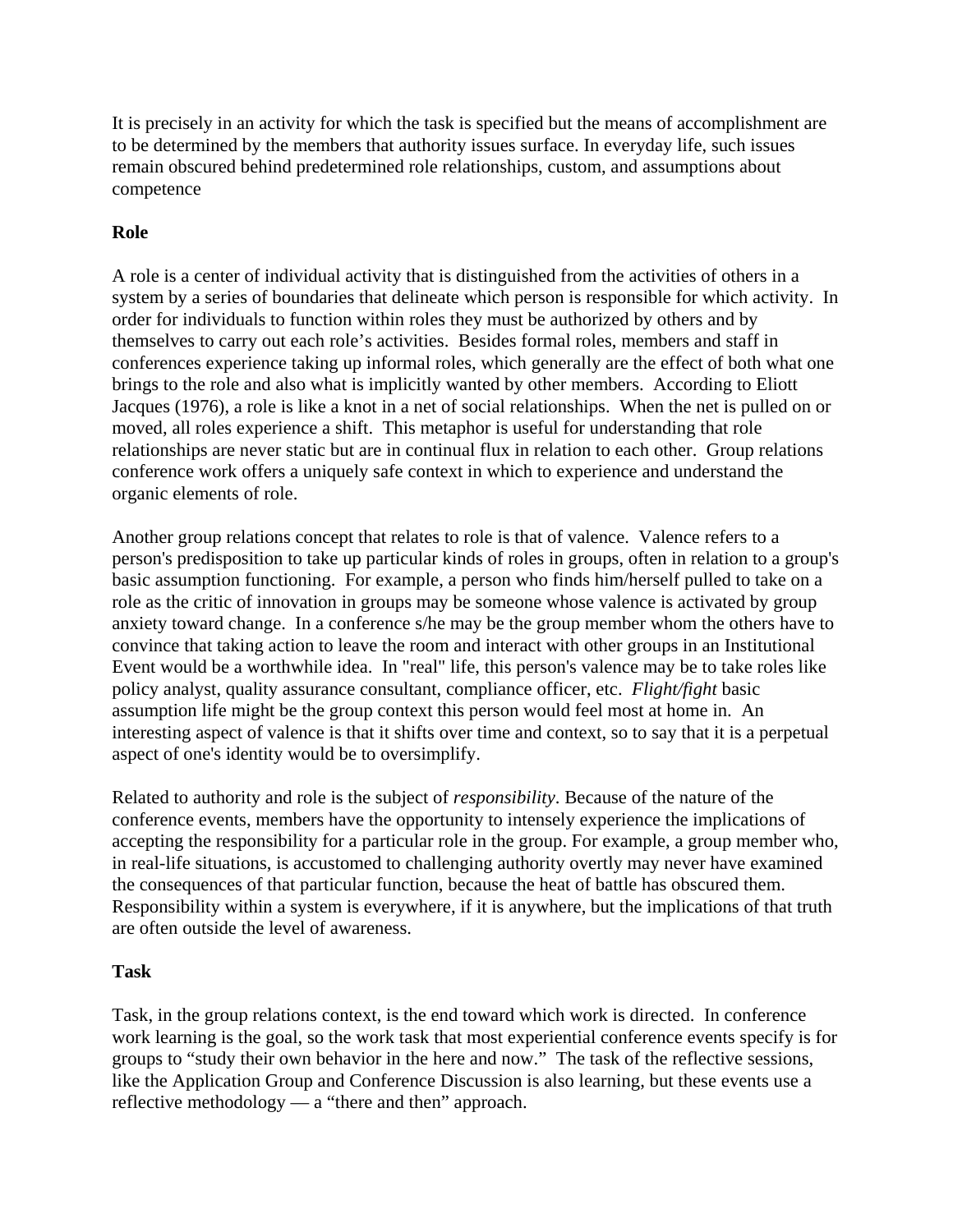Beyond BART, there are two other areas of learning which are particularly accessible in a group relations conference: Organizational Structure and Large Group Phenomena.

# **Organizational Structure**

In most group work, structure refers to the kinds of control, restraints, and selected emphases that define the learning environment. Control includes the group's objectives and the contract; restraints are exemplified by group ground rules; the selected emphases derive from the personality of the leader, his/her expectations and assumptions, the group theory s/he espouses, and also from the members and their expectations and assumptions about disclosure, competence, and likeability.

A structure can be minimal or it can be elaborate to a baroque degree; it can also be visible or invisible. Elaborate structures hinder the visible emergence of organic group processes, while minimal structures encourage their visibility. Explicit structures inspire high trust, while unspoken structures prompt feelings of manipulation. Although of vital importance to productive group functioning, structure and our dependence on it is rarely the object of consideration in a personal development training context, except for ground rules.

The group relations conference provides a highly visible but minimal structure. The time schedule, the staff roles, the theoretical perceptive about the group-as-a-whole, the arrangement of the chairs, constitute its basics. Beyond that, the structure is provided by the members and their projections. The apprehension that frequently develops in the conference is due, not to the staff's alleged authority and control, but rather to their absence: it is freedom that frightens. Literally anything can happen in a conference event, and the responsibility for allowing it to happen is shared by all.

The design of the conference permits a participant to examine the structure inside his/her own head; that is, to explore how individual perceptions and projections attempt to define and control external reality.

# **Large Group Phenomena**

People are exposed to large-group phenomena all their lives. At movie theaters, athletic events, political rallies, school assemblies, lecture halls -wherever a large group of persons (one where people cannot easily work face-to-face) gathers to pursue a common task — large group phenomena exist. The experience of being a member of a large group is one of the most common and least understood experiences people have. Group relations conferences which include a Large Group event provide a unique opportunity to explore the experience that some participants describe in the following terms: "Like being at the, center of a vortex of rage," "Being alternately overwhelmed with feelings of power and feeling drained and impotent," and "Losing myself and becoming nameless, faceless."

The work task of the Large Group event is the same as that of the Small Group: to study its own behavior in the here-and-now. The consultants attempt to facilitate that task by calling attention to group behavior. For example, members frequently attempt to change the seating arrangement set up by the consulting staff in an attempt to flee from the anxiety the Large Group experience creates in them and to express their fury at the staff for putting them in such a situation. Much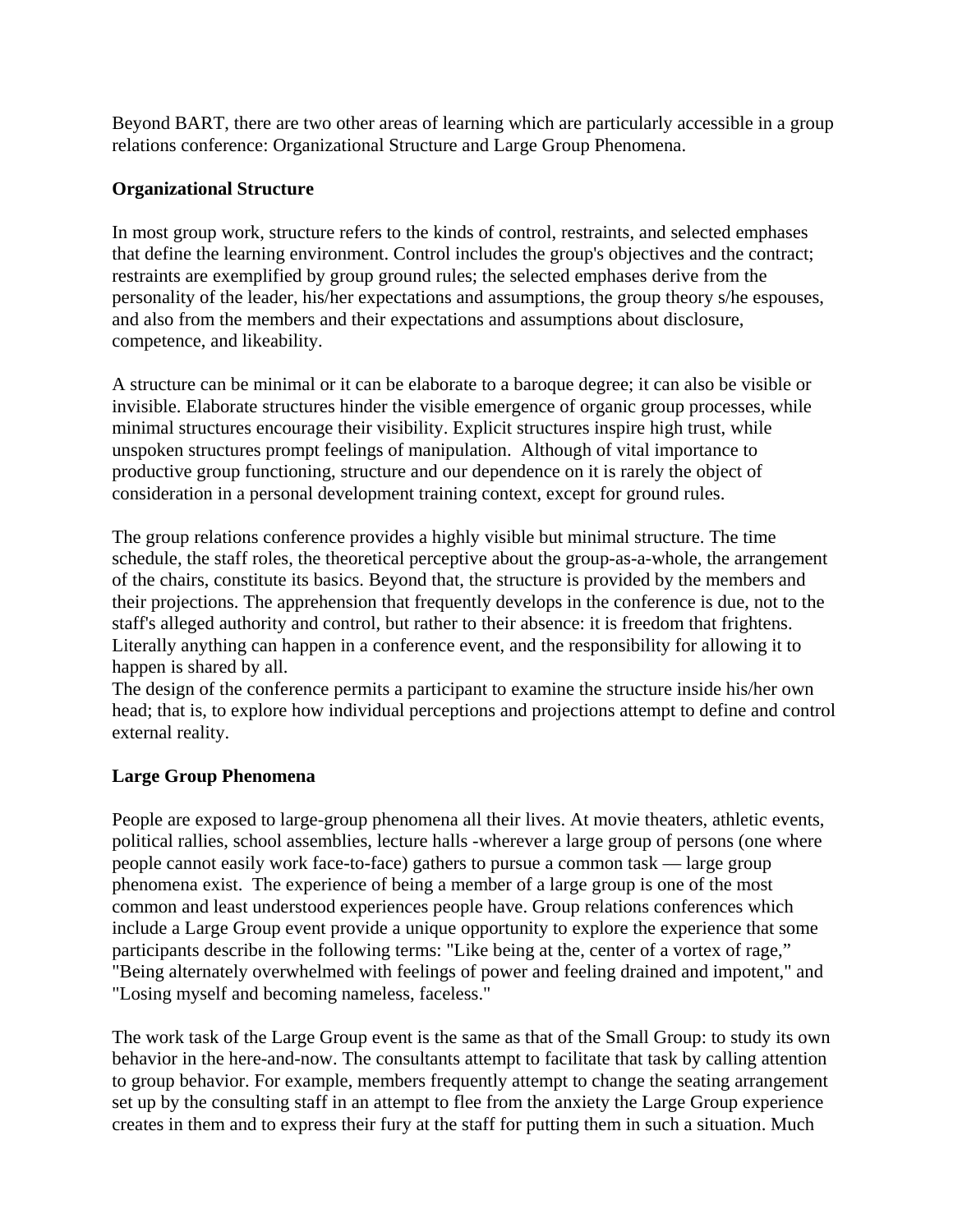time can be taken up with discussion about what would be a "better" arrangement. An appropriate intervention from a consultant might be to point out the avoidance aspects of this activity and the implicit challenge to the authority of the staff.

Possibly the greatest challenge facing a participant in the Large Group event is to experience and understand what happens to one's own personality boundaries in the face of forces so complex and numerous as to be only partially available for scrutiny.

### **CONFERENCE EVALUATION**

The measure of a conference's effectiveness lies in the level and usefulness of member learning. There are several activities within the A. K. Rice Institute and its regional Centers that attempt to measure this learning. Typically, members at a conference are provided with evaluation forms either at the end of the conference or shortly thereafter in which they are asked to rate the quality of the learning experiences they were offered at the conference. There is always space for anecdotal comments and for suggestions about how to improve the learning opportunities. Some Centers actively pursue a program of research as well, in terms of what conditions create the most learning for members.

Given that the reason most people attend conferences is to understand what they can do to improve themselves and/or their "back home" organizations, much more evaluation work needs to focus on how conference learning affects members when they return to those organizations. Some Centers sponsor long-term, ongoing application seminars where conference members are invited to bring organizational case materials and receive consultation from trained Tavistock consultants, as well as each other, on how to solve their dilemmas. The assessment of conference member learning, in the long run, is most likely to be measurable in these kinds of contexts.

#### **CONCLUSION**

This primer has attempted to describe the theoretical base from which group relations, or Tavistock, training methods are derived, as well as the objectives and structure of group relations conferences and some common concepts and potential areas for learning.

Although not exhaustive in its treatment, the paper gives the reader who is planning to attend, or who has experienced a conference, some ideas that may serve as guideposts to begin or extend his/her learning. Those who are seriously interested will want to explore further in experiential work, theory, and particularly, application. The usefulness of group relations training, in common with that of other human relations training methods, cannot finally be described or evaluated on paper; the training must be experienced before its measure can be taken. Beyond the training lies the world of organizations outside the conference. It is imperative to the continued and enhanced value of group relations work to focus on the application of member and staff learning in those organizations. To **see** and not to act is to lose an opportunity to lead oneself and others toward more effective accomplishment of organizational goals with less brutality toward individuals.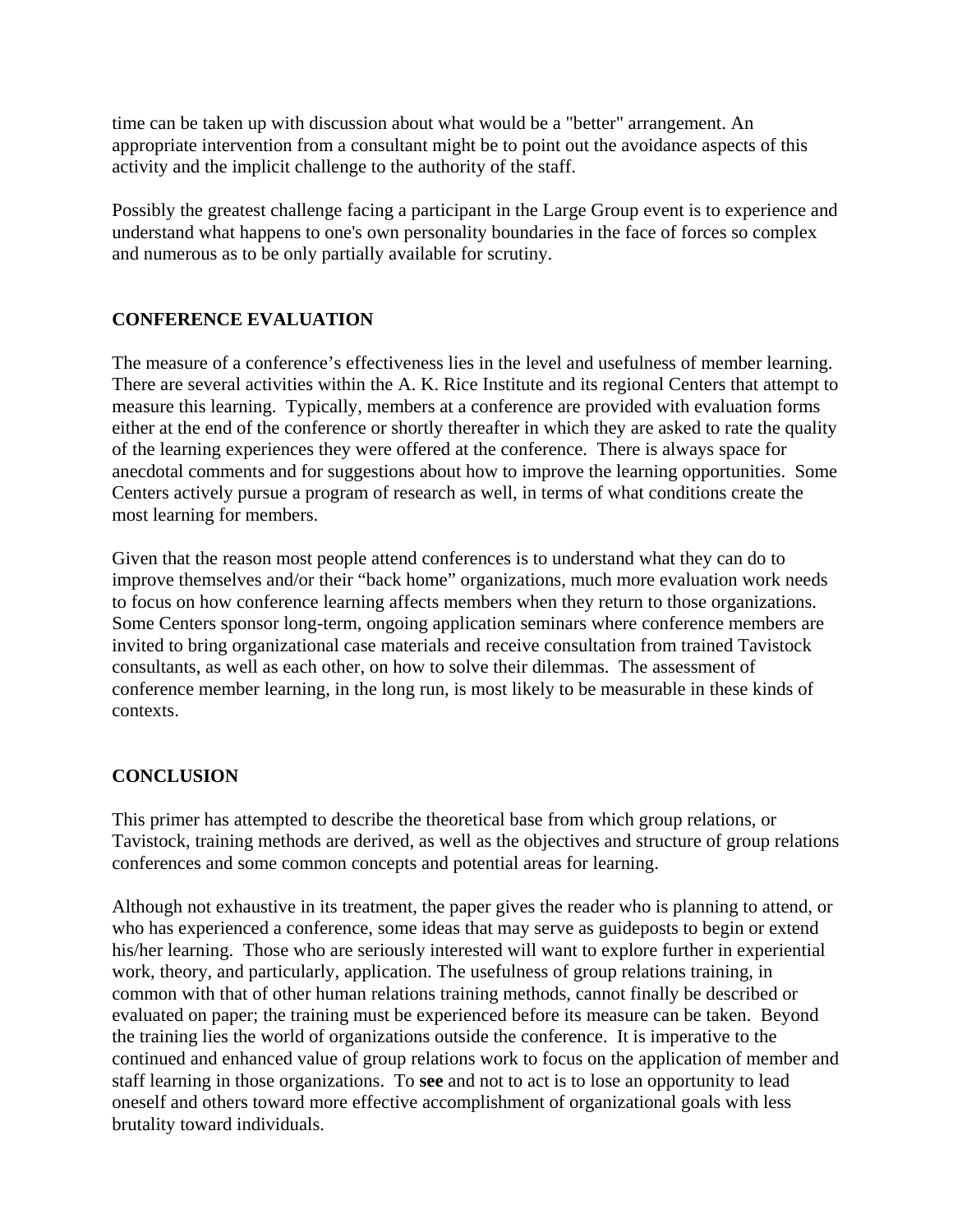# **TAVISTOCK: A SELECTED BIBLIOGRAPHY**

Several books on this list are of special value to readers who wish to deepen their understanding of the Tavistock method. More contemporary material may be found in this third group relations reader and on the various group relations websites on the Internet. Bion's classic work, "Experiences in Groups" (1961), is the major theoretical statement; Margaret Rioch's "The Work of Wilfred R. Bion on Groups" (1970) is an excellent summary of Bion's work and will prepare the reader for Bion's sometimes-difficult text. Miller and Rice's "Systems of Organization" (1967) describes open-systems theory and provides a discussion of task issues and boundary problems. "Learning for Leadership" (1965) is Rice's account of the historical and theoretical development of the group relation's conference. In "Group Relations Reader 1" (1975), Colman and Bexton have collected many hard-to-find papers and excerpts; it is the best single source of information on the Tavistock method and its applications. "Group Relations Reader 2", (1985) edited by Colman and Geller provides an update in the same vein.

Astrachan, B. M. (1975). The Tavistock model of laboratory training. In K. D. Benne, L. P. Bradford, J. R. Gibb, & R. O. Lippit (Eds.), The laboratory method of changing and learning: Theory and application. Palo Alto, CA: Science and Behavior Books.

Back, K. W. (1972). <u>Beyond words: The story of sensitivity training and the encounter</u> movement. New York: Russell Sage Foundation.

Banet, A. G., & Hayden, C. (1977). A Tavistock primer. In J. E. Jones & J. W. Pfeiffer (Eds.), The 1977 annual handbook for group facilitators (pp. 155-167). La Jolla, CA: University Associates.

Bion, W. R. (1961). Experiences in groups. New York: Basic Books, 1961.

Bion, W. R. (1970). Attention and interpretation: A scientific approach to insight in psychoanalysis and groups. New York: Basic Books.

Colman, A. D., & Bexton, W. H. (Eds.). (1975). Group relations reader 1. Washington, DC: A. K. Rice Institute.

Colman, A. D., & Geller, M. H. (Eds.). (1985). Group relations reader 2. Washington, D C: A. K. Rice Institute.

DeBoard, R. (1978). The psychoanalysis of organizations: A psychoanalytic approach to behaviors in groups and organizations. London: Routledge.

French, R. & Vince, R. (Eds.). (1999). Group relations, management, and organization. NY: Oxford University Press.

Gillette, J., & McCollum, M. (Eds.). (1995). Groups in context: A new perspective on group dynamics. Lanham, MD: University Press of America.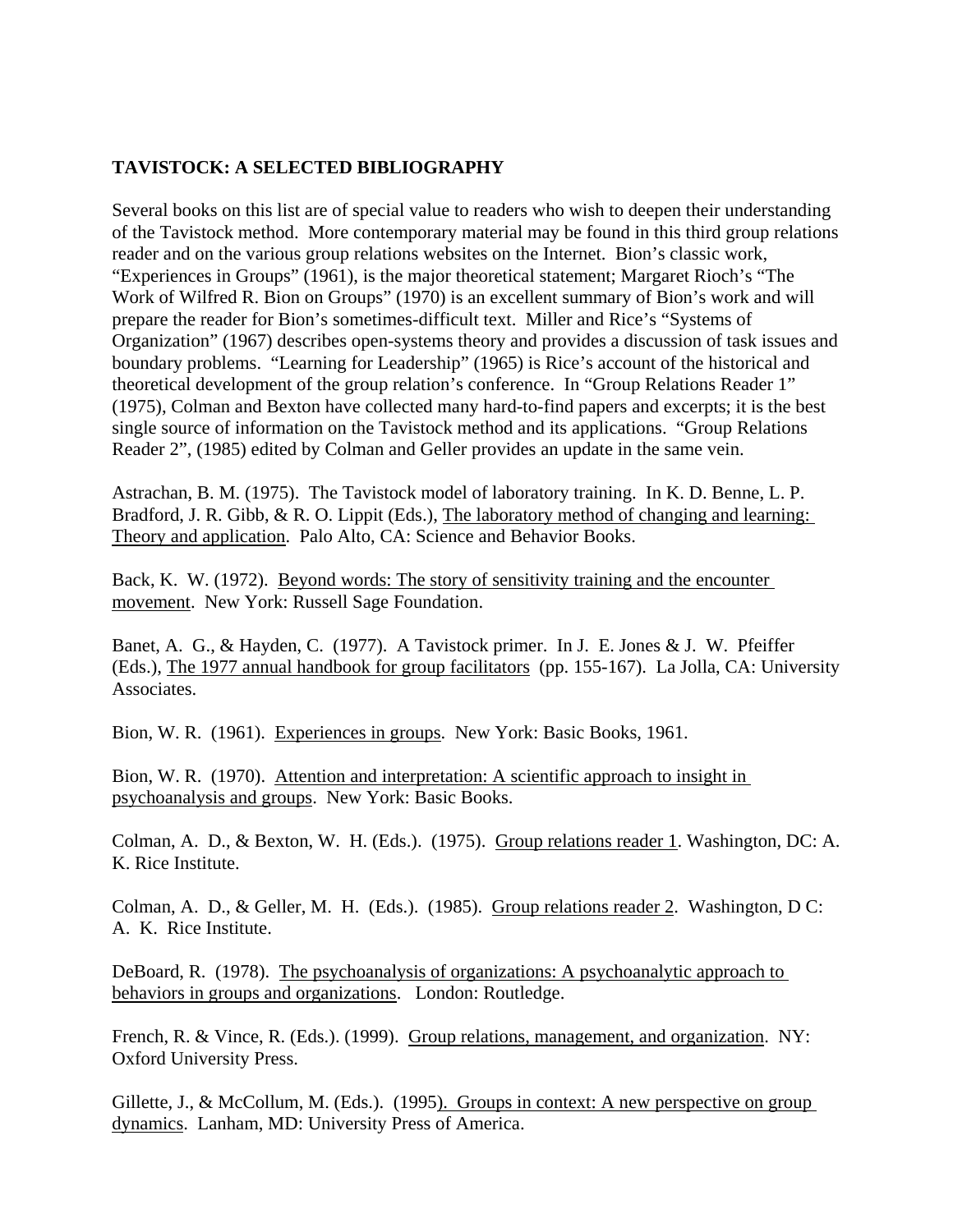Gould, L., Stapley, L. F., & Stein, M. (2001). The systems psychodynamics of organizations: Integrating the group relations approach, psychoanalytic, and open systems perspectives. New York and London: H. Karnac (Books) Limited.

Hirschhorn, L, (1997). Reworking authority, leading and following in the Post-Modern Organization. Cambridge, MA: MIT Press.

Hirschorn, L., & Barnett, C. K. (1993). The psychodynamics of organizational life. Philadelphia: Temple University Press.

Jacques, E. (1976). A general theory of bureaucracy. London: Heinemann.

Klein, E. B., & Astrachan, B. M. (1971). Learning in groups: A comparison of study groups and T-groups. Journal of Applied Behavioral Science, 7, 659 - 683.

Klein, E. B., Gabelnick, F. & Herr, P. (Eds.). (1998). The psychodynamics of leadership. Madison, CT: Psychosocial Press.

Klein, E. B., Gabelnick, F. & Herr, P. (Eds.). (2000). Dynamic consultation in a changing workplace. Madison, CT: Psychosocial Press.

Lawrence, W. G., Bain, A., & Gould, L. (1995). The fifth basic assumption. Paper presented at the Conference of the International Society for the Psychoanalytic Study of Organizations. London.

Lawrence, W. G. (Ed.). (1970). Exploring individual and organizational boundaries: A Tavistock open systems approach. Chichester, England: Wiley.

Menninger, R. W. (1972). The impact of group relations conferences on organizational growth. International Journal of Group Psychotherapy, 22 (4), 415 - 432.

Menzies Lyth, I. E. P. (1981). Bion's contributions to thinking about groups. In J. J. Grotstein (Ed.), Do I dare to disturb the universe? Beverly Hills, CA: Caesura Press.

Miller, E. J., & Gwynne, G. V. (1972). A life apart, London: Tavistock Publications.

Miller, E. J., & Rice, A. K. (1967). Systems of organization. London: Tavistock Publications.

Miller, E. (Ed.). (1976). Task and organization. New York: Wiley.

Newton, P. M., & Levinson, D. J. (1970). The work group within the organization: A psychosocial approach. Psychiatry, 36, 115 - 142.

Obholzer, A., & Zagier Roberts, V., (Eds.). (1994). The unconscious at work: Individual and organizational stress in the human services. London: Routledge.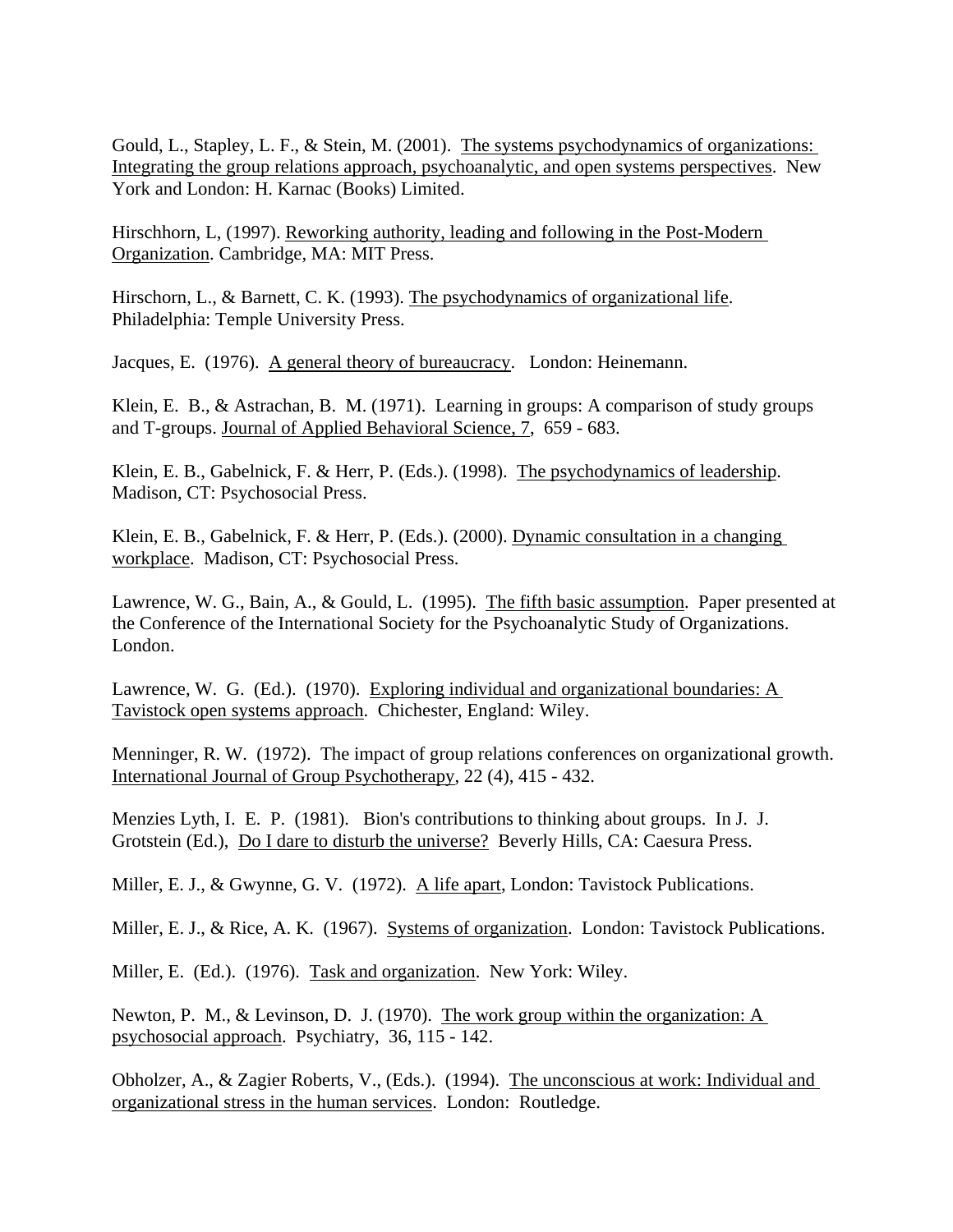Redlich, F. C., & Astrachan, B. M. (1969). Group dynamics training. American Journal of Psychiatry, 125, 1501 - 1507.

Rice, A. K. (1963). The enterprise and its environment. London: Tavistock Publications.

Rice, A. K. (1965). Learning for leadership: Interpersonal and intergroup relations. London: Tavistock Publications.

Rice, A. K. (1969). Individual, group and intergroup processes. Human Relations, 22, 565-584.

Rice, A. K. (1970). The modern university. London: Tavistock Publications.

Rioch, M. J. (1970). Group relations: Rationale and technique. International Journal of Group Psychotherapy, 20, 340-355.

Rioch, M. J. (1970). The work of Wilfred Bion on groups. Psychiatry, 33, 56-66.

Rioch, M. J. (1971). 'All We Like Sheep-' (Isaiah 53:6): Followers and leaders. Psychiatry, 34, 258 - 273.

Sampson, E. E. (1993). Identity politics: Challenges to psychologyís understanding. American Psychologist, 48, 1219-1230.

Slater, P. E. (1966). Microcosm: Structural, Psychological and Religious Evolution in Groups. New York: John Wiley.

Trist, E., & Murray, H. (Eds.). (1990). The social engagement of social science: A Tavistock anthology. London: Free Association Books.

Turquet, P. M. (1974). Leadership - the individual and the group. In G. S. Gibbard, J. J. Hartman, & R. D. Mann, (Eds.), Analysis of groups. San Francisco: Jossey Bass.

Wells, L. S., Jr. (1985). The group-as-a-whole perspective and its theoretical roots. In A. D. Colman & M. H. Geller (Eds.), Group relations reader 2. Washington, DC: A. K.Rice Institute.

#### **GROUP RELATIONS ORGANIZATIONS IN THE UNITED STATES**

The A. K. Rice Institute *for the Study of Social Systems* 

The National Office P. O. Box 1776 Jupiter, FL 33468 (561) 744-1350 email: akriceinst@aol.com website: www.akriceinstitute.org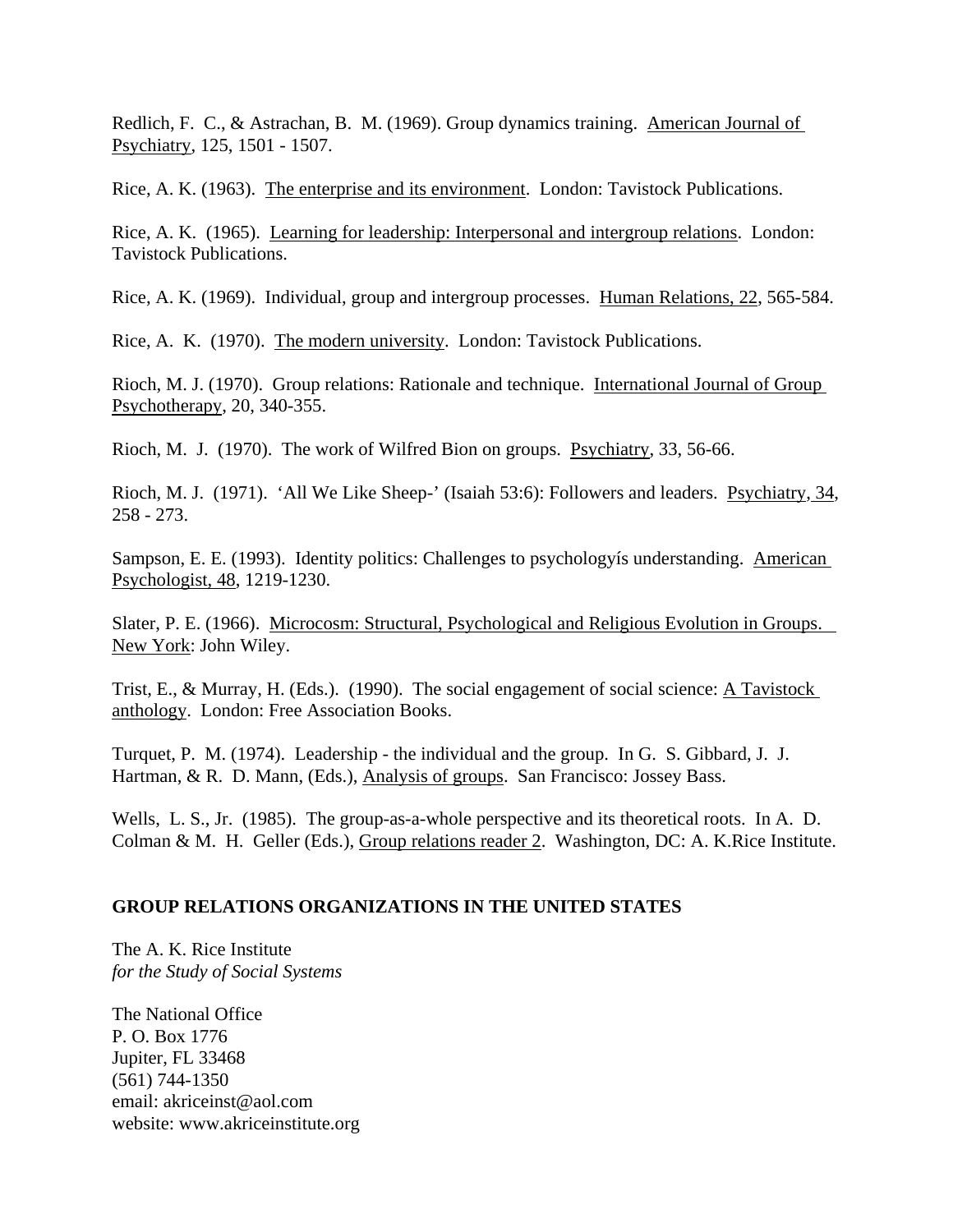Contact information for Affiliates and International Groups is available from the AKRI National Office.

#### **AFFILATES OF THE A. K. RICE INSTITUTE**

Center for the Study of Groups and Social Systems (CSGSS), Boston MA Chicago Center for the Study of Groups and Organizations (CCSGO), Chicago, IL Grex, The West Coast Center The Midwest Group Relations Center, Cincinnati, OH The New York Center, New York, NY Philadelphia Center for Organizational Dynamic (PCOD), Philadelphia, PA The Texas Center, Houston, TX

Washington–Baltimore Center, Washington, DC

## **GROUP RELATIONS ORGANIZATIONS AROUND THE GLOBE**

Australia: AISA

Belgium: Fondation Internationale de líInnovation Sociale

Denmark: Proces Aps.

France: Forum Internationale de líInnovation Sociale

Germany: MundO

Great Britain: The Grubb Institute

Great Britain: Tavistock Institute

Israel: The Israel Association for the Study of Group and Organizational Processes, The Martin Buber Center, The Hebrew University of Jerusalem, Mount Scopus, Jersusalem 91905

Italy: ISMO

Mexico: Istituto Mexicano de Relaciones Grupales y Organizacionales